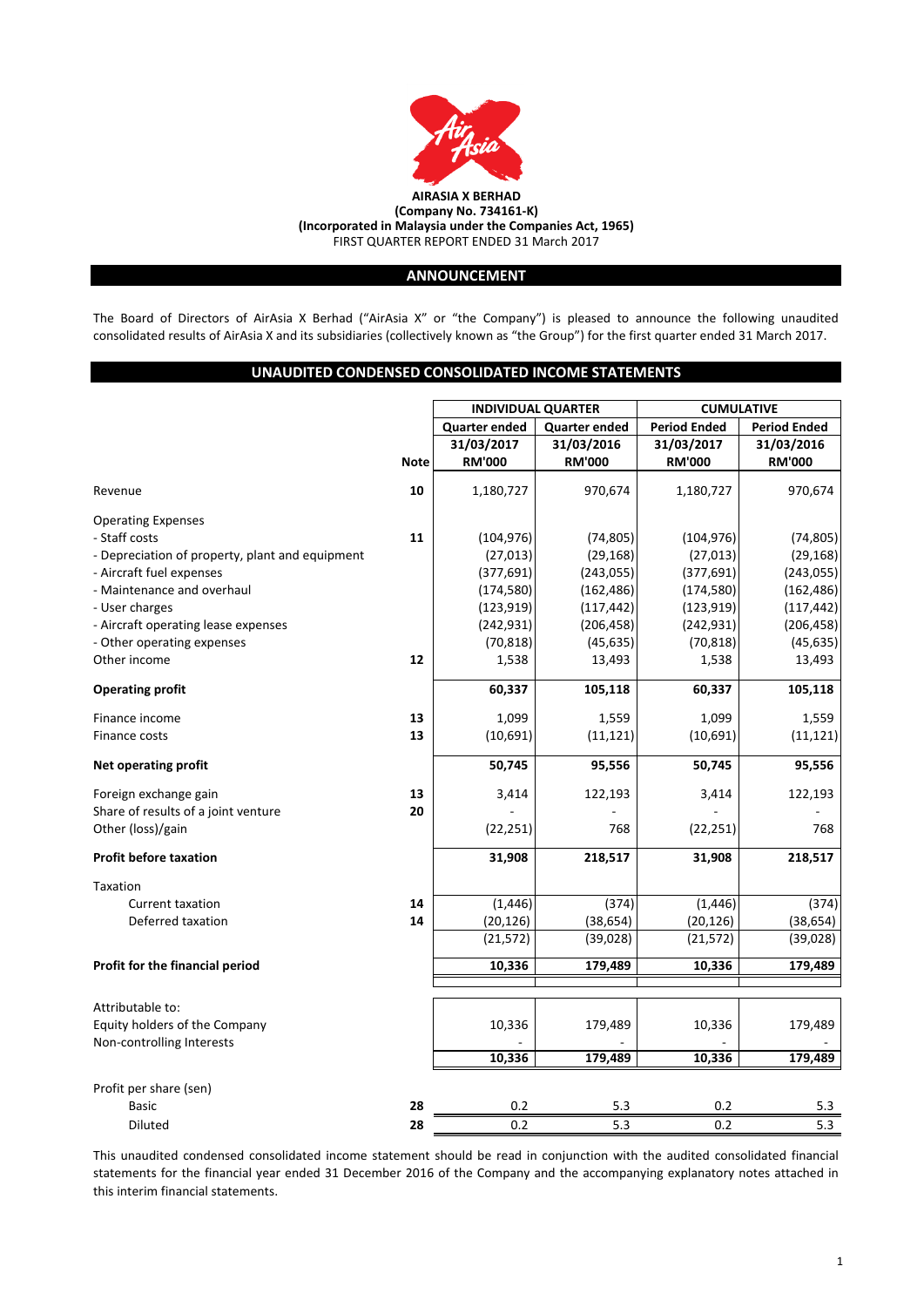

#### **AIRASIA X BERHAD (Company No. 734161-K) (Incorporated in Malaysia under the Companies Act, 1965)** FIRST QUARTER REPORT ENDED 31 March 2017

# **UNAUDITED CONDENSED CONSOLIDATED STATEMENTS OF COMPREHENSIVE INCOME**

|                                                  |             | <b>INDIVIDUAL QUARTER</b> |                      | <b>CUMULATIVE</b>   |                     |  |
|--------------------------------------------------|-------------|---------------------------|----------------------|---------------------|---------------------|--|
|                                                  |             | <b>Quarter ended</b>      | <b>Quarter ended</b> | <b>Period Ended</b> | <b>Period Ended</b> |  |
|                                                  |             | 31/03/2017                | 31/03/2016           | 31/03/2017          | 31/03/2016          |  |
|                                                  | <b>Note</b> | <b>RM'000</b>             | <b>RM'000</b>        | <b>RM'000</b>       | <b>RM'000</b>       |  |
| Profit for the financial period                  |             | 10,336                    | 179,489              | 10,336              | 179,489             |  |
| Other comprehensive income/(loss)                |             |                           |                      |                     |                     |  |
| Cash flow hedges                                 |             | (80,032)                  | 27,075               | (80,032)            | 27,075              |  |
| Foreign currency translation differences         |             | 128                       | (139)                | 128                 | (139)               |  |
| Total comprehensive income/(loss)                |             |                           |                      |                     |                     |  |
| for the financial period                         |             | (69, 568)                 | 206,425              | (69, 568)           | 206,425             |  |
|                                                  |             |                           |                      |                     |                     |  |
| Total comprehensive income/(losses) attributable |             |                           |                      |                     |                     |  |
| To equity holder of the company                  |             | (69, 568)                 | 206,425              | (69, 568)           | 206,425             |  |
| Non-controlling interest                         |             |                           |                      |                     |                     |  |
| Total comprehensive income/(loss)                |             |                           |                      |                     |                     |  |
| for the financial period                         |             | (69, 568)                 | 206,425              | (69, 568)           | 206,425             |  |
|                                                  |             |                           |                      |                     |                     |  |

This unaudited condensed consolidated income statement should be read in conjunction with the audited consolidated financial statements for the financial year ended 31 December 2016 of the Company and the accompanying explanatory notes attached in this interim financial statements.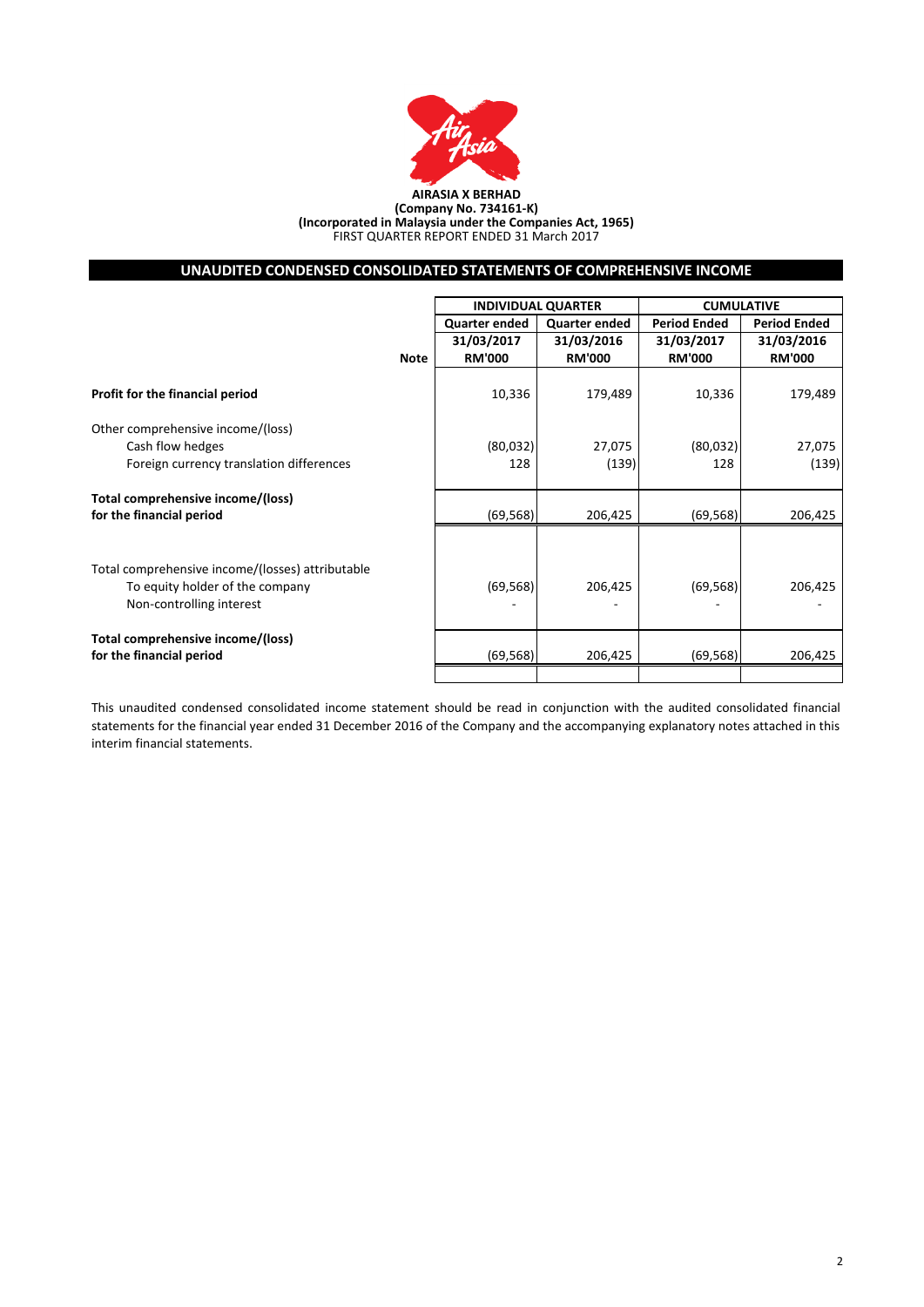

FIRST QUARTER REPORT ENDED 31 March 2017 **(Company No. 734161-K) (Incorporated in Malaysia under the Companies Act, 1965)**

# **UNAUDITED CONDENSED CONSOLIDATED STATEMENT OF FINANCIAL POSITION**

|                                                | <b>Unaudited</b>     | <b>Audited</b>       |
|------------------------------------------------|----------------------|----------------------|
|                                                | As At                | As At                |
|                                                | 31/03/2017           | 31/12/2016           |
| <b>Note</b>                                    | <b>RM'000</b>        | <b>RM'000</b>        |
| <b>NON-CURRENT ASSETS</b>                      |                      |                      |
| Property, plant and equipment<br>16            | 1,554,680            | 1,568,493            |
| Deferred tax assets<br>14                      | 472,728              | 492,854              |
| Deposits on aircraft purchases<br>17           | 136,503              | 136,791              |
| Other deposits and prepayments<br>18           | 1,112,507            | 1,107,800            |
| Investment in an associate<br>19               |                      |                      |
| 20<br>Investment in a joint venture            |                      |                      |
|                                                | 3,276,418            | 3,305,938            |
| <b>CURRENT ASSETS</b>                          |                      |                      |
| Inventories                                    | 9,552                | 14,151               |
| 21<br>Receivables and prepayments              | 270,602              | 285,084              |
| Amount due from related parties                | 81,708               | 51,561               |
| Amount due from a joint venture                | 107,786              | 112,816              |
| Amount due from an associate                   | 70,705               | 69,590               |
| Derivative financial instruments<br>24         | 32,452               | 134,735              |
| Tax recoverable                                | 726                  | 1,613                |
| Deposits, cash and bank balances<br>22         | 370,693              | 422,021              |
|                                                | 944,224              | 1,091,571            |
| 23<br>Non-current assets held for sale         | 92,781               | 92,781               |
|                                                | 1,037,005            | 1,184,352            |
|                                                |                      |                      |
| <b>CURRENT LIABILITIES</b><br>Sales in advance | 680,731              |                      |
|                                                |                      | 715,207              |
| Derivative financial instruments<br>24<br>25   |                      |                      |
| Trade and other payables                       | 877,224              | 878,246              |
| Amounts due to related parties<br>26           | 17,161               | 25,256               |
| <b>Borrowings</b>                              | 206,325<br>1,781,441 | 208,238<br>1,826,947 |
|                                                |                      |                      |
| <b>Net Current Liabilities</b>                 | (744, 436)           | (642, 595)           |
| 26<br><b>Borrowings</b>                        | 887,091              | 952,088              |
| Other payables and accruals<br>25              | 657,514              | 654,370              |
|                                                | 1,544,605            | 1,606,458            |
|                                                | 987,377              | 1,056,885            |
|                                                |                      |                      |
| <b>CAPITAL AND RESERVES</b>                    |                      |                      |
| 27<br>Share capital                            | 622,222              | 622,222              |
| Share premium                                  | 911,821              | 911,821              |
| Warrant reserve                                | 62,222               | 62,222               |
| Currency translation reserve                   | 323                  | 195                  |
| <b>Accumulated losses</b>                      | (638, 379)           | (648, 715)           |
| Other reserves                                 | 29,168               | 109,140              |
| <b>Shareholders' equity</b>                    | 987,377              | 1,056,885            |
|                                                |                      |                      |

This unaudited condensed consolidated statement of financial position should be read in conjunction with the audited consolidated financial statements for the financial year ended 31 December 2016 of the Company and the accompanying explanatory notes attached in this interim financial statements.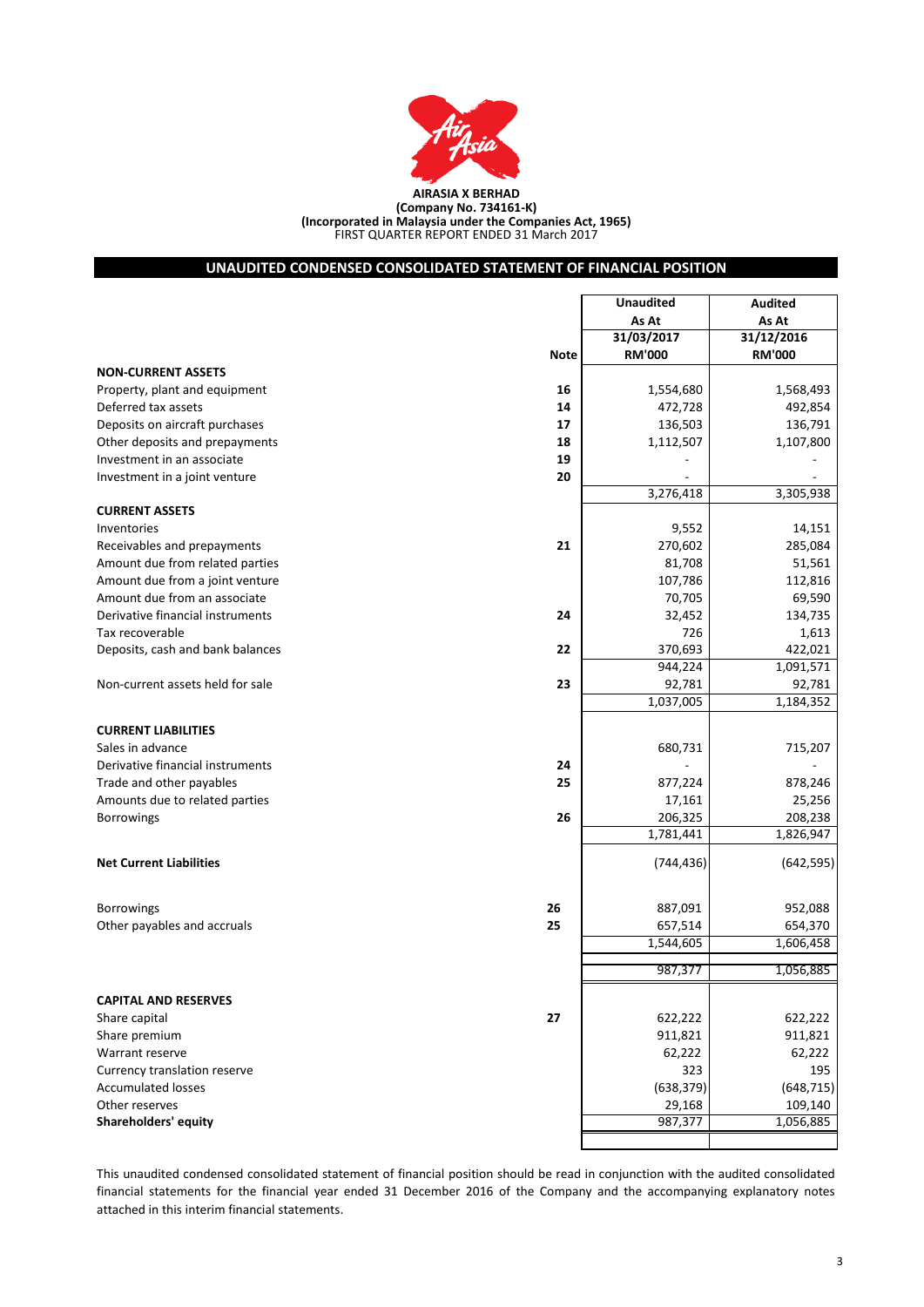

**(Company No. 734161-K) (Incorporated in Malaysia under the Companies Act, 1965)** FIRST QUARTER REPORT ENDED 31 March 2017

# **UNAUDITED CONDENSED CONSOLIDATED STATEMENT OF CASH FLOWS**

|                                                                                                 | <b>Period Ended</b> | <b>Period Ended</b> |
|-------------------------------------------------------------------------------------------------|---------------------|---------------------|
|                                                                                                 | 31/03/2017          | 31/03/2016          |
| <b>Note</b>                                                                                     | <b>RM'000</b>       | <b>RM'000</b>       |
| <b>CASH FLOWS FROM OPERATING ACTIVITIES</b>                                                     |                     |                     |
| Profit before tax                                                                               | 31,908              | 218,517             |
| Adjustments:<br>Property, plant and equipment                                                   |                     |                     |
| - Depreciation                                                                                  | 27,013              | 29,168              |
| Write back of receivables                                                                       |                     | (124)               |
| Finance cost                                                                                    | 10,691              | 11,121              |
| Interest income                                                                                 | (1,099)             | (1, 559)            |
| Fair value loss/(gain) on derivative financial instruments                                      | 22,251              | (768)               |
| Share option expense                                                                            | 60                  | 121                 |
| Net unrealised foreign exchange gains                                                           | (6, 152)            | (124, 873)          |
|                                                                                                 | 84,672              | 131,603             |
| Changes in working capital:                                                                     |                     |                     |
| Inventories                                                                                     | 4,599               | (5,407)             |
| Receivables, prepayments and other deposits                                                     | (7,706)             | (101, 602)          |
| Related parties balances                                                                        | (39, 151)           | (68, 025)           |
| Trade and other payables                                                                        | 27,746              | 19,447              |
| Sales in advance                                                                                | (34, 476)           | 28,607              |
| <b>Cash from operations</b>                                                                     | 35,684              | 4,623               |
| Interest paid                                                                                   | (10, 989)           | (13, 712)           |
| Interest received                                                                               | 1,099               | 1,559               |
| Tax paid                                                                                        | (559)               | (354)               |
| Net cash generated from/(used in) operating activities                                          | 25,235              | (7,884)             |
| <b>CASH FLOWS FROM INVESTING ACTIVITIES</b>                                                     |                     |                     |
| Property, plant and equipment                                                                   |                     |                     |
| - Additions                                                                                     | (13, 200)           | (890)               |
| - Proceeds from disposal                                                                        |                     | 107                 |
| Deposits placed on aircraft purchases<br>Net cash (used in)/generated from investing activities | (13, 200)           | 1,166<br>383        |
|                                                                                                 |                     |                     |
| <b>CASH FLOWS FROM FINANCING ACTIVITIES</b>                                                     |                     |                     |
| Repayments of borrowings                                                                        | (51, 768)           | (59, 420)           |
| Deposits pledged as securities<br>Net cash used in financing activities                         | 5,343<br>(46, 425)  | 21,274<br>(38, 146) |
|                                                                                                 |                     |                     |
| NET DECREASE FOR THE FINANCIAL PERIOD                                                           | (34, 390)           | (45, 647)           |
| <b>CURRENCY TRANSLATION DIFFERENCES</b>                                                         | (11, 595)           | (277)               |
| CASH AND CASH EQUIVALENTS AT BEGINNING OF THE FINANCIAL PERIOD                                  | 382,406             | 252,347             |
| CASH AND CASH EQUIVALENTS AT END OF THE FINANCIAL PERIOD<br>22                                  | 336,421             | 206,423             |

This unaudited condensed consolidated statement of cash flow should be read in conjunction with the audited consolidated financial statements for the financial year ended 31 December 2016 of the Company and the accompanying explanatory notes attached in this interim financial statements.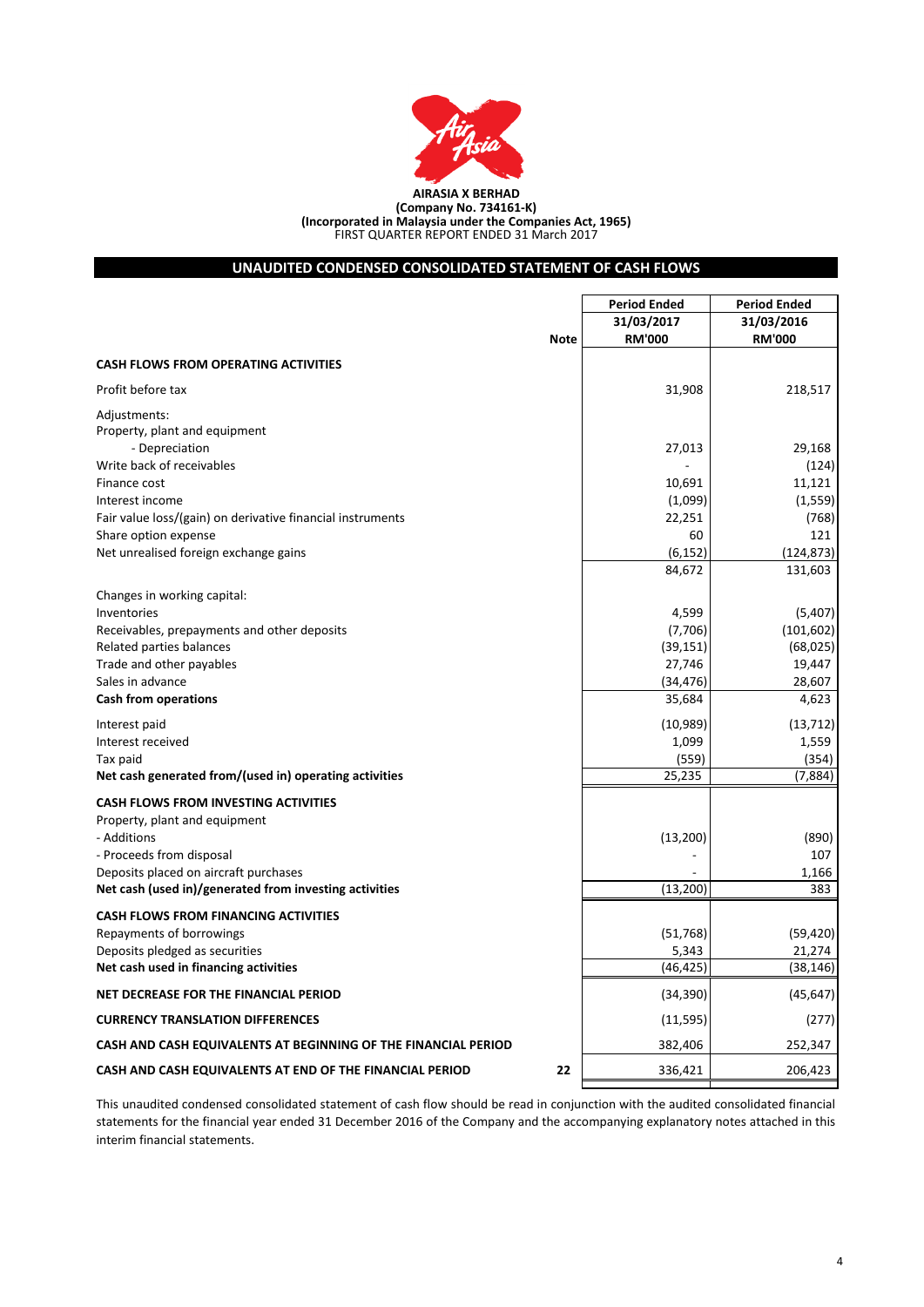

# **UNAUDITED CONDENSED CONSOLIDATED STATEMENT OF CHANGES IN EQUITY**

|                                       |                          | <b>Issued and fully paid</b> |                          |                          |                  |                          |                          |               |               |                          |               |
|---------------------------------------|--------------------------|------------------------------|--------------------------|--------------------------|------------------|--------------------------|--------------------------|---------------|---------------|--------------------------|---------------|
|                                       |                          | ordinary shares              |                          |                          |                  |                          |                          |               |               |                          |               |
|                                       |                          | of RM0.15 each               |                          |                          |                  |                          |                          |               |               |                          |               |
|                                       |                          |                              |                          |                          | <b>Cash Flow</b> |                          | Currency                 |               |               | Non-                     |               |
|                                       | <b>Number</b>            | <b>Nominal</b>               | <b>Share</b>             | Warrant                  | Hedge            | Other                    | <b>Translation</b>       | Accumulated   |               | controlling              | Total         |
|                                       | of shares                | Value                        | Premium                  | Reserve                  | Reserve          | Reserve                  | Reserve                  | Losses        | <b>Total</b>  | interest                 | <b>Equity</b> |
|                                       | '000                     | <b>RM'000</b>                | <b>RM'000</b>            | <b>RM'000</b>            | RM'000           |                          | <b>RM'000</b>            | <b>RM'000</b> | <b>RM'000</b> | <b>RM'000</b>            | <b>RM'000</b> |
| At 1 January 2017                     | 4,148,148                | 622,222                      | 911,821                  | 62,222                   | 106,582          | 2,558                    | 195                      | (648, 715)    | 1,056,885     | $\overline{\phantom{a}}$ | 1,056,885     |
| Net profit for the financial period   | $\overline{\phantom{a}}$ | $\overline{\phantom{a}}$     | $\overline{\phantom{a}}$ | $\overline{\phantom{a}}$ |                  | $\overline{\phantom{a}}$ | $\overline{\phantom{a}}$ | 10,336        | 10,336        | ۰                        | 10,336        |
| Other comprehensive income/(loss)     | $\overline{\phantom{a}}$ | $\overline{\phantom{a}}$     | $\overline{\phantom{a}}$ | $\overline{\phantom{a}}$ | (80,032)         | $\overline{\phantom{a}}$ | 128                      |               | (79,904)      | ۰                        | (79, 904)     |
| Total comprehensive income/(loss)     | $\sim$                   | $\overline{\phantom{a}}$     | $\overline{\phantom{m}}$ | $\overline{\phantom{0}}$ | (80,032)         | $\overline{\phantom{a}}$ | 128                      | 10,336        | (69, 568)     | ۰                        | (69, 568)     |
| Employee Share Option Scheme ('ESOS') | $\overline{\phantom{a}}$ | $\overline{\phantom{a}}$     | $\overline{\phantom{a}}$ | $\overline{\phantom{a}}$ |                  | 60                       | $\overline{\phantom{a}}$ |               | 60            | -                        | 60            |
| At 31 March 2017                      | 4,148,148                | 622,222                      | 911,821                  | 62,222                   | 26,550           | 2,618                    | 323                      | (638, 379)    | 987,377       | $\overline{\phantom{0}}$ | 987,377       |
| At 1 January 2016                     | 4,148,148                | 622,222                      | 911,821                  | 62,222                   | (107, 630)       | 2,074                    | 127                      | (859, 029)    | 631,807       | $\overline{\phantom{0}}$ | 631,807       |
| Net loss for the financial period     | $\overline{\phantom{a}}$ | $\overline{\phantom{a}}$     | $\overline{\phantom{a}}$ | $\overline{\phantom{a}}$ |                  | $\overline{\phantom{a}}$ | $\overline{\phantom{a}}$ | 179,489       | 179,489       | ۰                        | 179,489       |
| Other comprehensive income/(loss)     |                          | $\overline{\phantom{a}}$     |                          | $\overline{\phantom{0}}$ | 27,075           |                          | (139)                    |               | 26,936        | $\overline{\phantom{0}}$ | 26,936        |
| Total comprehensive income/(loss)     | $\sim$                   | $\overline{\phantom{a}}$     | $\overline{\phantom{m}}$ |                          | 27,075           | $\overline{\phantom{a}}$ | (139)                    | 179,489       | 206,425       | ۰                        | 206,425       |
| Employee Share Option Scheme ('ESOS)  |                          | $\overline{\phantom{a}}$     | $\overline{\phantom{a}}$ |                          |                  | 121                      |                          |               | 121           |                          | 121           |
| At 31 March 2016                      | 4,148,148                | 622,222                      | 911,821                  | 62,222                   | (80, 555)        | 2,195                    | (12)                     | (679, 540)    | 838,353       | $\sim$                   | 838,353       |
|                                       |                          |                              |                          |                          |                  |                          |                          |               |               |                          |               |

This unaudited condensed consolidated statement of changes in equity should be read in conjunction with the audited consolidated financial statements for the financial year ended 31 December 2016 of the Company and the accompanying explanatory notes attached in this interim financial statements.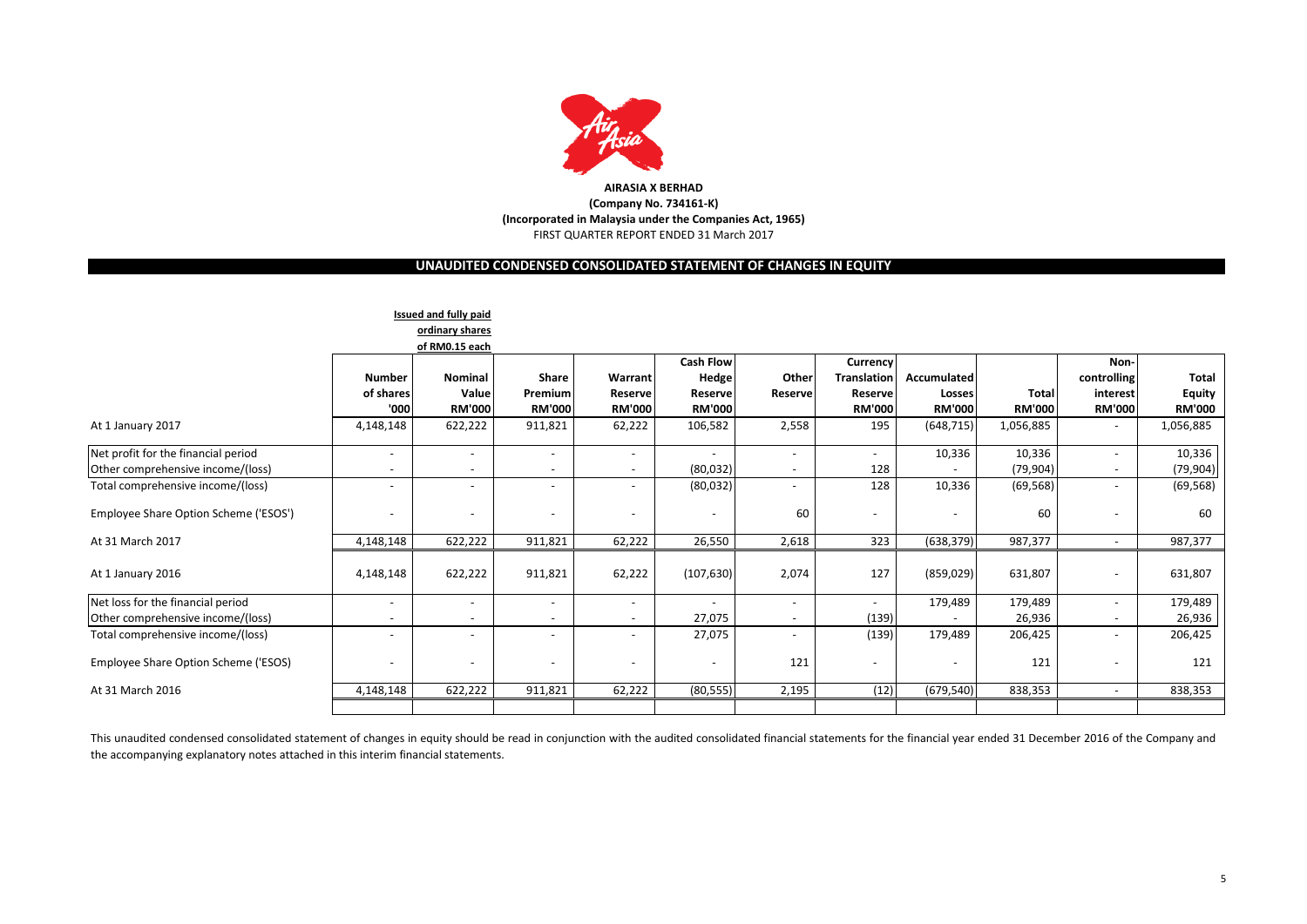

**(Incorporated in Malaysia with limited liability under the Companies Act, 1965)**

FIRST QUARTER REPORT ENDED 31 March 2017

# **KEY OPERATING STATISTICS - 31 March 2017**

**Performance indicator for current quarter against the same quarter last year**

| <b>Quarter Ended: 31 March</b>       | <b>Jan - Mar 2017</b> | <b>Jan - Mar 2016</b> | <b>Changes Y-O-Y</b> |
|--------------------------------------|-----------------------|-----------------------|----------------------|
| Seat capacity                        | 1,664,832             | 1,296,880             | 28%                  |
| Passengers carried                   | 1,402,212             | 1,055,123             | 33%                  |
| Load factor                          | 84%                   | 82%                   | 2%                   |
| <b>RPK</b> (millions)                | 6,994                 | 5,263                 | 33%                  |
| ASK (millions)                       | 8,324                 | 6,438                 | 29%                  |
| Average passenger fare (RM)          | 544                   | 566                   | $-4%$                |
| Ancillary revenue per passenger (RM) | 150                   | 150                   | 0%                   |
| Revenue per ASK (sen)                | 14.20                 | 15.11                 | -6%                  |
| Revenue per ASK (US¢)                | 3.19                  | 3.59                  | $-11%$               |
| Cost per ASK (sen)                   | 13.48                 | 13.65                 | $-1%$                |
| Cost per ASK (US¢)                   | 3.03                  | 3.24                  | $-7%$                |
| Cost per ASK (sen) - excluding fuel  | 8.94                  | 9.88                  | -9%                  |
| Cost per ASK (USC) - excluding fuel  | 2.01                  | 2.35                  | $-14%$               |
| Aircraft (end of period)             | 30                    | 29                    | 3%                   |
| Average sector length (km)           | 5,000                 | 4,964                 | 1%                   |
| Sectors flown                        | 4,416                 | 3,440                 | 28%                  |
| Fuel consumed (Barrels)              | 1,292,231             | 1,012,357             | 28%                  |
| Average fuel price (USD/ Barrel)     | 66                    | 57                    | 15%                  |

# *Exchange Rate : RM/USD - 4.4472 for 1Q17 and 4.2095 for 1Q16*

# **Definitions and calculation methodology**

| RPK (Revenue Passenger Kilometres) | Number of passengers carried multiplied by distance flown              |
|------------------------------------|------------------------------------------------------------------------|
| ASK (Available Seat Kilometres)    | Total available seats multiplied by the distance flown                 |
| Revenue per ASK                    | Total revenue divided by ASK                                           |
| Cost per ASK                       | Total expenses before interest and tax divided by ASK                  |
| Cost per ASK - excluding fuel      | Costs, as defined above, less fuel expenses, divided by ASK            |
| Average passenger fare             | Total schedule flight revenue, divided by number of passengers carried |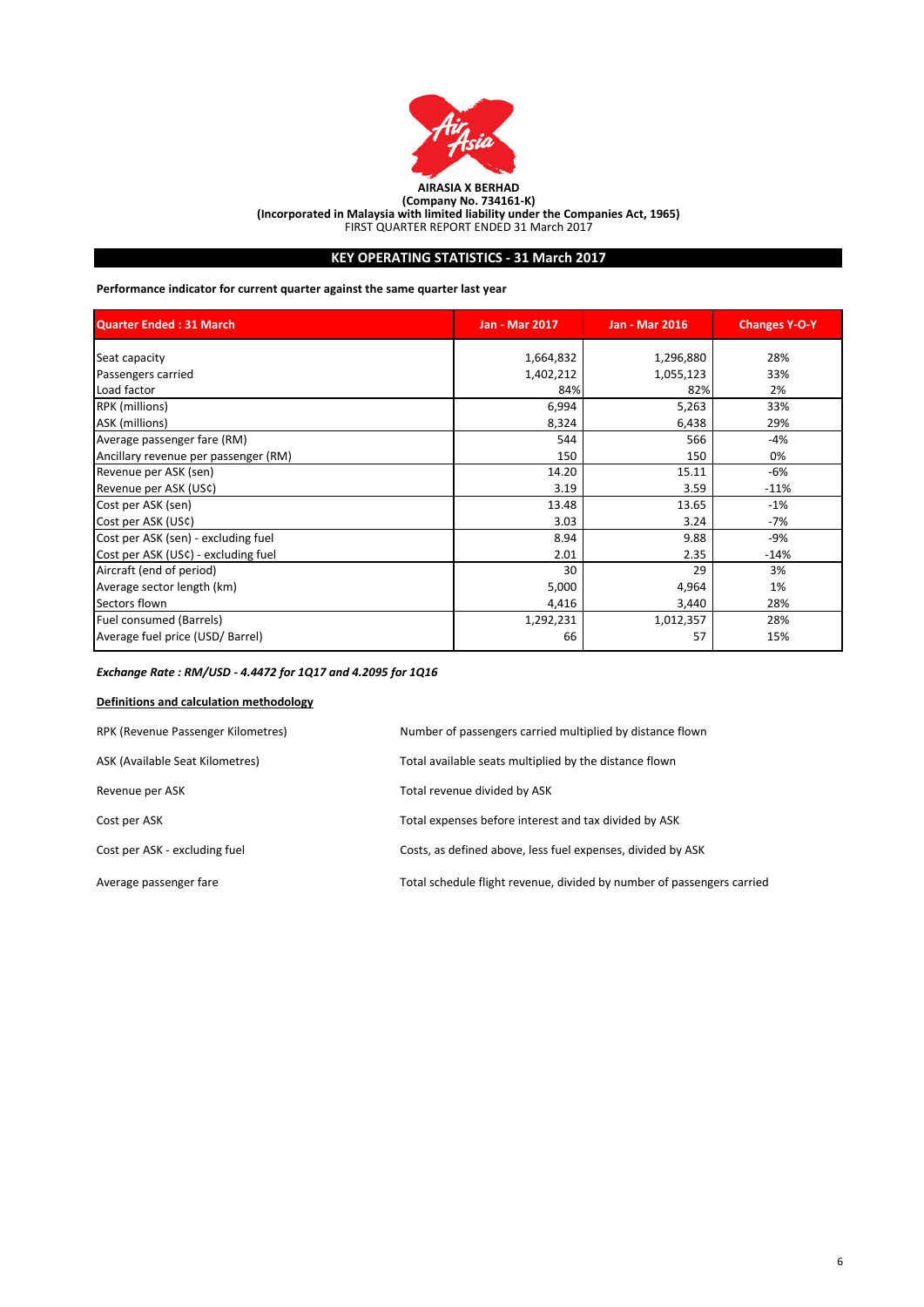

## **NOTES TO THE UNAUDITED ACCOUNTS - 31 March 2017**

#### **1. Basis of preparation**

The interim financial report is unaudited and has been prepared in accordance with Malaysian Financial Reporting Standard ("MFRS") 134 "Interim Financial Reporting" and paragraph 9.22 and Appendix 9B of the Bursa Malaysia Securities Berhad ("Bursa Malaysia") Listing Requirements.

The interim financial statements should be read in conjunction with the audited consolidated financial statements of the Company for the financial year ended 31 December 2016.

## **2. Summary of significant accounting policies**

The accounting policies and methods of computation adopted for the interim financial statements are consistent with those adopted for the audited consolidated financial statements of the Group for the financial year ended 31 December 2016.

Details of standards, amendments to published standards and interpretations to existing standards that are applicable to the Group with effect from 1 January 2017 or later are provided in part B general information and summary of significant accounting policies in the audited financial statements of the Group for the financial year ended 31 December 2016. The adoption of the standards applicable to the Group that came into effect on 1 January 2017 did not have any significant impact on the Group upon initial application. The Group did not early adopt any new standards, amendments to published standards and interpretation to existing standards.

## **3. Auditors' report on preceding annual financial statements**

The auditors have expressed an unqualified opinion on the audited consolidated financial statements of the Company for the financial year ended 31 December 2016.

#### **4. Seasonality of operations**

AirAsia X is primarily involved in the provision of air transportation services and is therefore subject to seasonal demand for air travel. As a significant portion of its passengers travel for leisure, the Company generally records higher revenue during holiday months, particularly from November to February. Accordingly, the revenues are generally higher from November to February, and generally lower from March to June due to decreased travel during these months.

#### **5. Unusual items due to their nature, size or incidence**

There were no unusual items affecting assets, liabilities, equity, net income or cash flows during the current quarter and financial period.

## **6. Changes in estimates**

There were no changes in estimates that have had material effects on the current quarter and financial period results.

## **7. Capital and reserves**

During quarter ended 31 March 2017, the total issued and paid-up share capital of the Company remained unchanged at RM622,222,226.55. There was no cancellation, repurchases, resale and repayment of debt and equity securities for the period ended 31 March 2017.

## **8. Dividend paid**

No dividends were declared or approved in the quarter ended 31 March 2017.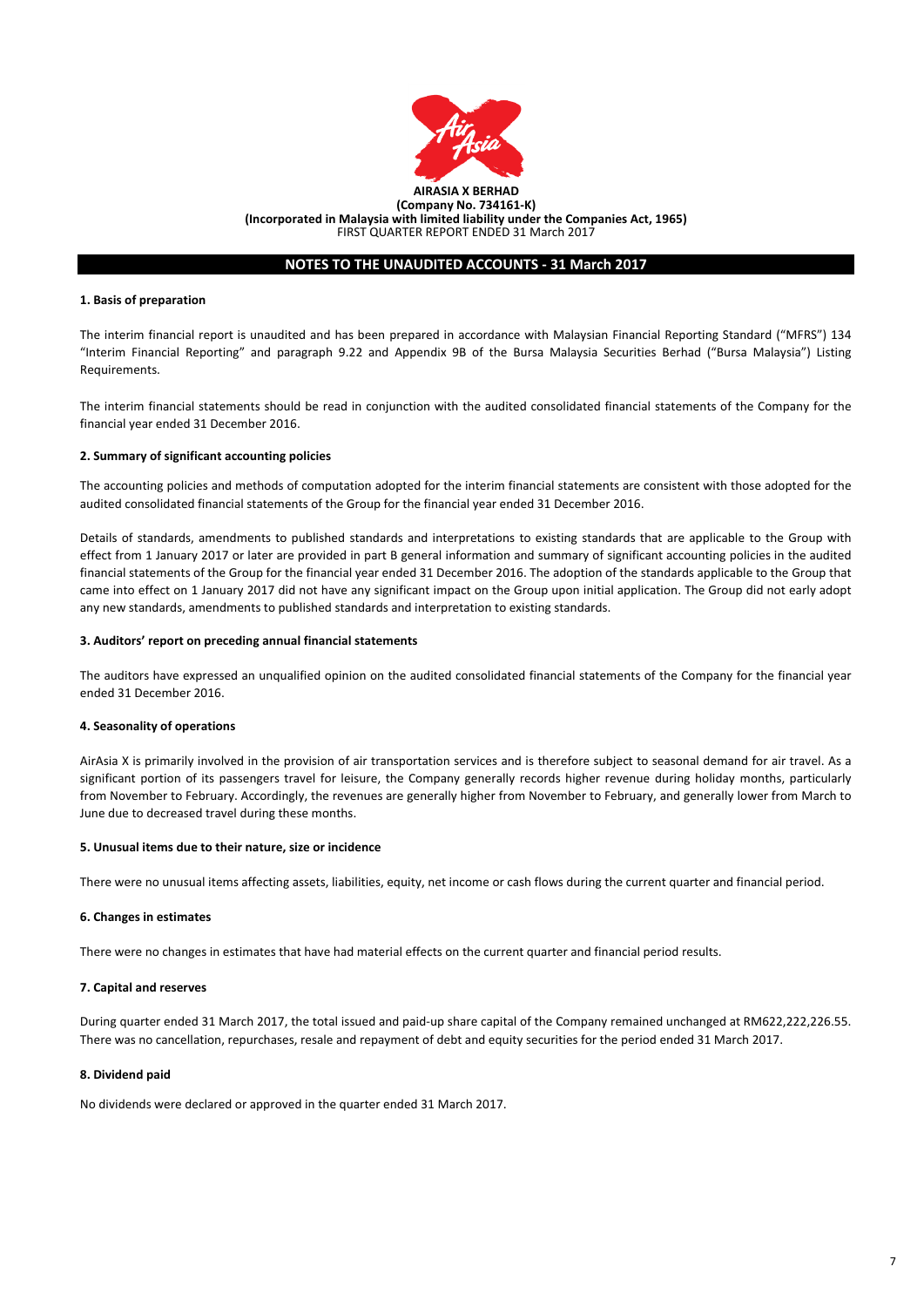

# **NOTES TO THE UNAUDITED ACCOUNTS - 31 March 2017**

## **9. Segment reporting**

Operating segments are reported in a manner consistent with the internal management reporting provided to the chief operating decision maker, which is the Group's Chief Executive Officer ("GCEO") effective 1 January 2017. The GCEO considers the business from a geographical perspective. The operating segments have been identified by each Air Operator Certificate ("AOC") held under the AirAsia brand, and are categorised as Malaysia, Thailand and Indonesia.

The GCEO assesses the performance of the operating segments based on revenue and net operating profit.

Reconciliation to the reportable segments relates to the elimination of the associate companies.

The segment information provided to the GCEO for the reportable segments are as follows:

|                                                 |               |                 |               | <b>Elimination</b>       |               |
|-------------------------------------------------|---------------|-----------------|---------------|--------------------------|---------------|
|                                                 | Malaysia      | <b>Thailand</b> | Indonesia     | <b>Adjustments</b>       | Total         |
|                                                 | <b>RM'000</b> | <b>RM'000</b>   | <b>RM'000</b> | <b>RM'000</b>            | <b>RM'000</b> |
| Quarter ended 31 March 2017                     |               |                 |               |                          |               |
| Segment results                                 |               |                 |               |                          |               |
| Revenue                                         | 1,180,727     | 301,284         | 112,589       | (120, 286)               | 1,474,314     |
| Operating expenses                              |               |                 |               |                          |               |
| - Staff costs                                   | (104, 976)    | (31, 747)       | (8,705)       |                          | (145, 428)    |
| - Depreciation of property, plant and equipment | (27, 013)     | (1,042)         | (525)         | ۰                        | (28, 580)     |
| - Aircraft fuel expenses                        | (377, 691)    | (87, 461)       | (36, 368)     |                          | (501, 520)    |
| - Maintenance and overhaul                      | (174, 580)    | (39, 213)       | (25, 380)     | 41,877                   | (197, 296)    |
| - User charges and other related expenses       | (123, 919)    | (42, 634)       | (10, 711)     |                          | (177, 264)    |
| - Aircraft operating lease expenses             | (242, 931)    | (61, 017)       | (36, 445)     | 78,784                   | (261, 609)    |
| - Other operating expenses                      | (70, 818)     | (22, 307)       | (27, 631)     | (375)                    | (121, 131)    |
| Other income                                    | 1,538         | 4,711           | 669           |                          | 6,918         |
| <b>Operating profit/(loss)</b>                  | 60,337        | 20,574          | (32, 507)     |                          | 48,404        |
| Finance income                                  | 1,099         | 74              | 38            |                          | 1,211         |
| Finance costs                                   | (10,691)      | (1,959)         |               | ۰                        | (12, 650)     |
| Net operating profit/(loss)                     | 50,745        | 18,689          | (32, 469)     | $\overline{\phantom{a}}$ | 36,965        |
| Foreign exchange gain/(loss)                    | 3,414         | 1,757           | (2, 375)      |                          | 2,796         |
| Other loss/gain                                 | (22,251)      | (23,057)        | (14, 625)     | $\overline{\phantom{0}}$ | (59, 933)     |
| Profit/(Loss) before taxation                   | 31,908        | (2,611)         | (49,469)      | $\overline{\phantom{a}}$ | (20,172)      |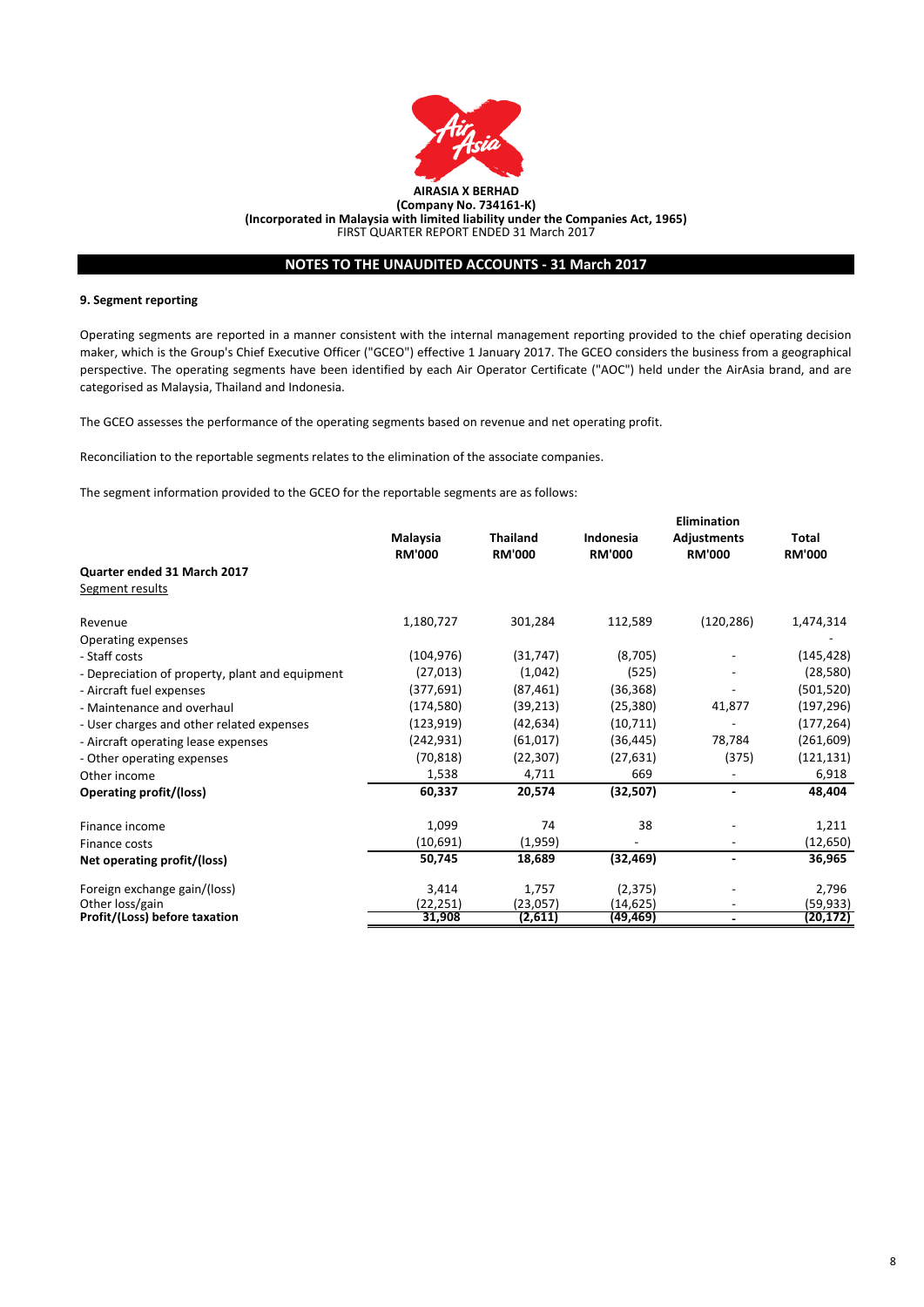

# **NOTES TO THE UNAUDITED ACCOUNTS - 31 March 2017**

# **9. Segment reporting (continued)**

Following the change in operating segments during the financial year, comparatives have been re-presented to align with the current year's presentation.

|                                                 | Malaysia<br><b>RM'000</b> | <b>Thailand</b><br><b>RM'000</b> | Indonesia<br><b>RM'000</b> | <b>Elimination</b><br><b>Adjustments</b><br><b>RM'000</b> | Total<br><b>RM'000</b> |
|-------------------------------------------------|---------------------------|----------------------------------|----------------------------|-----------------------------------------------------------|------------------------|
| Quarter ended 31 March 2016                     |                           |                                  |                            |                                                           |                        |
| Segment results                                 |                           |                                  |                            |                                                           |                        |
| Revenue                                         | 970,674                   | 246,134                          | 153,021                    | (103,081)                                                 | 1,266,748              |
| Operating expenses                              |                           |                                  |                            |                                                           |                        |
| - Staff costs                                   | (74, 805)                 | (21,969)                         | (11, 764)                  |                                                           | (108, 537)             |
| - Depreciation of property, plant and equipment | (29,168)                  | (768)                            | (408)                      |                                                           | (30, 343)              |
| - Aircraft fuel expenses                        | (243,055)                 | (60, 523)                        | (40, 330)                  |                                                           | (343,908)              |
| - Maintenance and overhaul                      | (162,486)                 | (32, 540)                        | (27, 725)                  | 42,257                                                    | (180,495)              |
| - User charges and other related expenses       | (117, 442)                | (33, 465)                        | (17, 887)                  |                                                           | (168, 794)             |
| - Aircraft operating lease expenses             | (206, 458)                | (50, 379)                        | (38, 918)                  | 60,824                                                    | (234, 930)             |
| - Other operating expenses                      | (45, 635)                 | (17, 891)                        | (34, 116)                  |                                                           | (97, 642)              |
| Other income                                    | 13,493                    | 1,970                            | 20                         |                                                           | 15,483                 |
| <b>Operating profit/(loss)</b>                  | 105,118                   | 30,570                           | (18, 107)                  | $\overline{\phantom{0}}$                                  | 117,582                |
| Finance income                                  | 1,559                     | 83                               | 60                         |                                                           | 1,702                  |
| Finance costs                                   | (11,121)                  | (340)                            | (28)                       | $\overline{\phantom{0}}$                                  | (11, 490)              |
| Net operating profit/(loss)                     | 95,556                    | 30,313                           | (18,075)                   |                                                           | 107,794                |
| Foreign exchange gain/(loss)                    | 122,193                   | (4,946)                          | (1, 474)                   |                                                           | 115,773                |
| Other loss/gain                                 | 768                       | (18, 923)                        | (15,004)                   | ۰                                                         | (33, 159)              |
| Profit/(Loss) before taxation                   | 218,517                   | 6,444                            | (34,553)                   |                                                           | 190,408                |

a) Reconciliation of segment revenue to reported revenue:

|                                                                     | <b>Quarter ended</b><br>31/03/2017<br><b>RM'000</b> | Quarter ended<br>31/03/2016<br><b>RM'000</b> |
|---------------------------------------------------------------------|-----------------------------------------------------|----------------------------------------------|
| Segment revenue                                                     | 1,474,314                                           | 1,266,748                                    |
| Add: Inter-segment revenue                                          | 120.286                                             | 103.081                                      |
| Less: Revenue from associated companies which were not consolidated | (413.873)                                           | (399, 155)                                   |
|                                                                     | 1,180,727                                           | 970,674                                      |

b) Reconciliation of segment profit before taxation to reported profit before taxation:

|                                                           | Quarter ended<br>31/03/2017 | Quarter ended<br>31/03/2016 |
|-----------------------------------------------------------|-----------------------------|-----------------------------|
|                                                           | <b>RM'000</b>               | <b>RM'000</b>               |
| Segment (loss)/profit before taxation                     | (20.172)                    | 190,408                     |
| Add: Expenses from affiliates which were not consolidated | 52.080                      | 28.109                      |
|                                                           | 31.908                      | 218.517                     |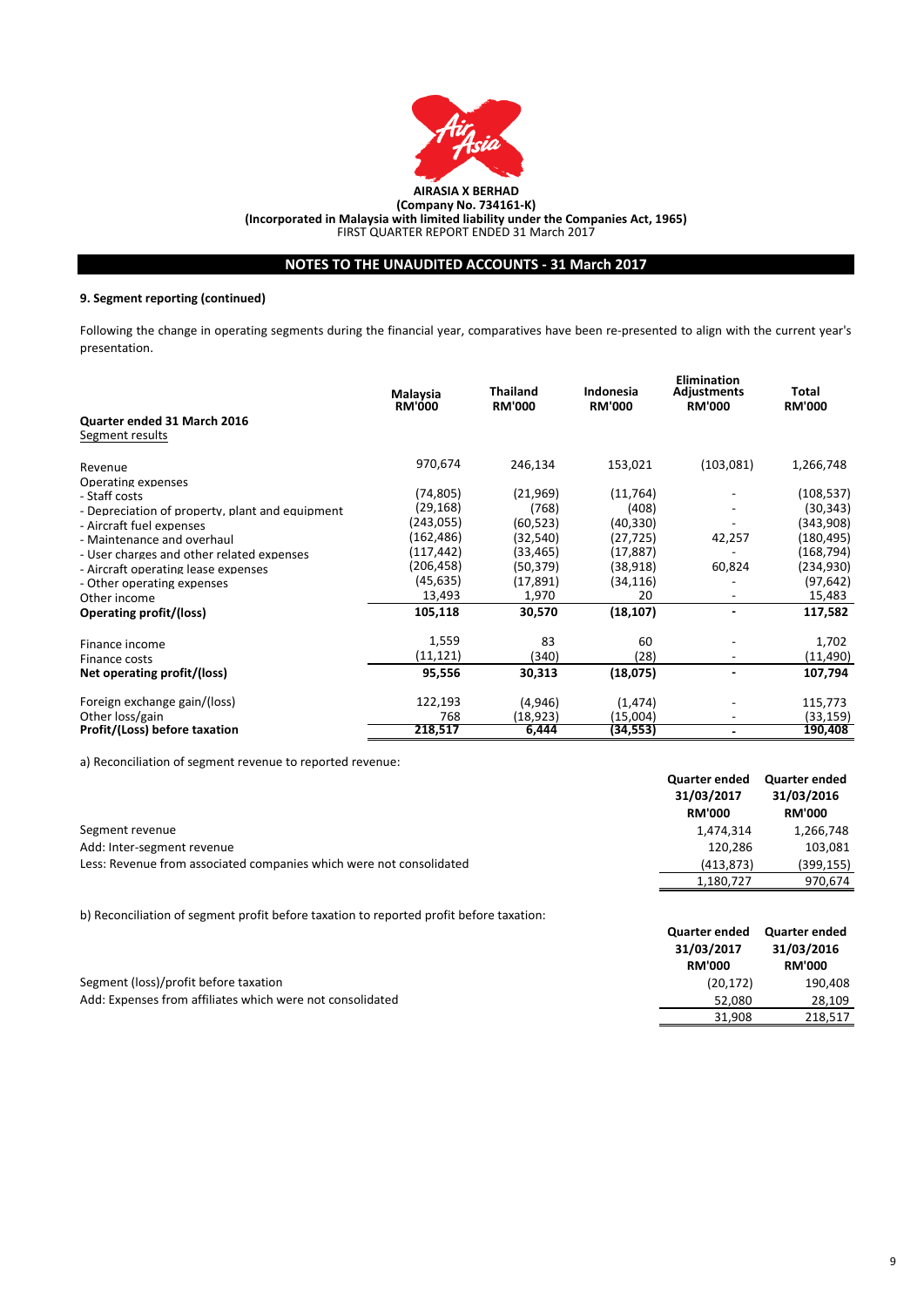

**(Incorporated in Malaysia with limited liability under the Companies Act, 1965)**

FIRST QUARTER REPORT ENDED 31 March 2017

# **NOTES TO THE UNAUDITED ACCOUNTS - 31 March 2017**

**10. Revenue**

|                                 |                                                     | <b>INDIVIDUAL QUARTER</b>                           |                                                    | <b>CUMULATIVE</b>                           |
|---------------------------------|-----------------------------------------------------|-----------------------------------------------------|----------------------------------------------------|---------------------------------------------|
|                                 | <b>Quarter ended</b><br>31/03/2017<br><b>RM'000</b> | <b>Quarter ended</b><br>31/03/2016<br><b>RM'000</b> | <b>Period ended</b><br>31/03/2017<br><b>RM'000</b> | Period ended<br>31/03/2016<br><b>RM'000</b> |
| Scheduled flights               | 762,183                                             | 597,587                                             | 762,183                                            | 597,587                                     |
| Charter flights                 | 56,014                                              | 81,593                                              | 56,014                                             | 81,593                                      |
| Freight services                | 32,782                                              | 30,950                                              | 32,782                                             | 30,950                                      |
| Ancillary revenue               | 208,874                                             | 155,926                                             | 208,874                                            | 155,926                                     |
| Aircraft operating lease income | 120,286                                             | 103,081                                             | 120,286                                            | 103,081                                     |
| Management fees                 | 588                                                 | 1,537                                               | 588                                                | 1,537                                       |
|                                 | 1.180.727                                           | 970.674                                             | 1.180.727                                          | 970.674                                     |

Ancillary revenue includes assigned seat, cancellation, documentation and other fees, and the on-board sale of meals and merchandise.

# **11. Staff cost**

|                                         | <b>INDIVIDUAL QUARTER</b>                           |                                                     | <b>CUMULATIVE</b>                                  |                                             |
|-----------------------------------------|-----------------------------------------------------|-----------------------------------------------------|----------------------------------------------------|---------------------------------------------|
|                                         | <b>Quarter ended</b><br>31/03/2017<br><b>RM'000</b> | <b>Quarter ended</b><br>31/03/2016<br><b>RM'000</b> | <b>Period ended</b><br>31/03/2017<br><b>RM'000</b> | Period ended<br>31/03/2016<br><b>RM'000</b> |
| Wages, salaries, bonuses and allowances | 92,333                                              | 67,087                                              | 92,333                                             | 67,087                                      |
| Defined contribution retirement plan    | 12,564                                              | 7.592                                               | 12.564                                             | 7,592                                       |
| Share option expense                    | 79                                                  | 126                                                 | 79                                                 | 126                                         |
|                                         | 104.976                                             | 74.805                                              | 104.976                                            | 74.805                                      |

## **12. Other income**

|                                  |                                                     | <b>INDIVIDUAL QUARTER</b>                           |                                             | <b>CUMULATIVE</b>                           |  |
|----------------------------------|-----------------------------------------------------|-----------------------------------------------------|---------------------------------------------|---------------------------------------------|--|
|                                  | <b>Quarter ended</b><br>31/03/2017<br><b>RM'000</b> | <b>Quarter ended</b><br>31/03/2016<br><b>RM'000</b> | Period ended<br>31/03/2017<br><b>RM'000</b> | Period ended<br>31/03/2016<br><b>RM'000</b> |  |
| Commission income from insurance | 1,190                                               | 1,968                                               | 1.190                                       | 1,968                                       |  |
| <b>Others</b>                    | 348                                                 | 11.525                                              | 348                                         | 11,525                                      |  |
|                                  | 1,538                                               | 13,493                                              | 1,538                                       | 13,493                                      |  |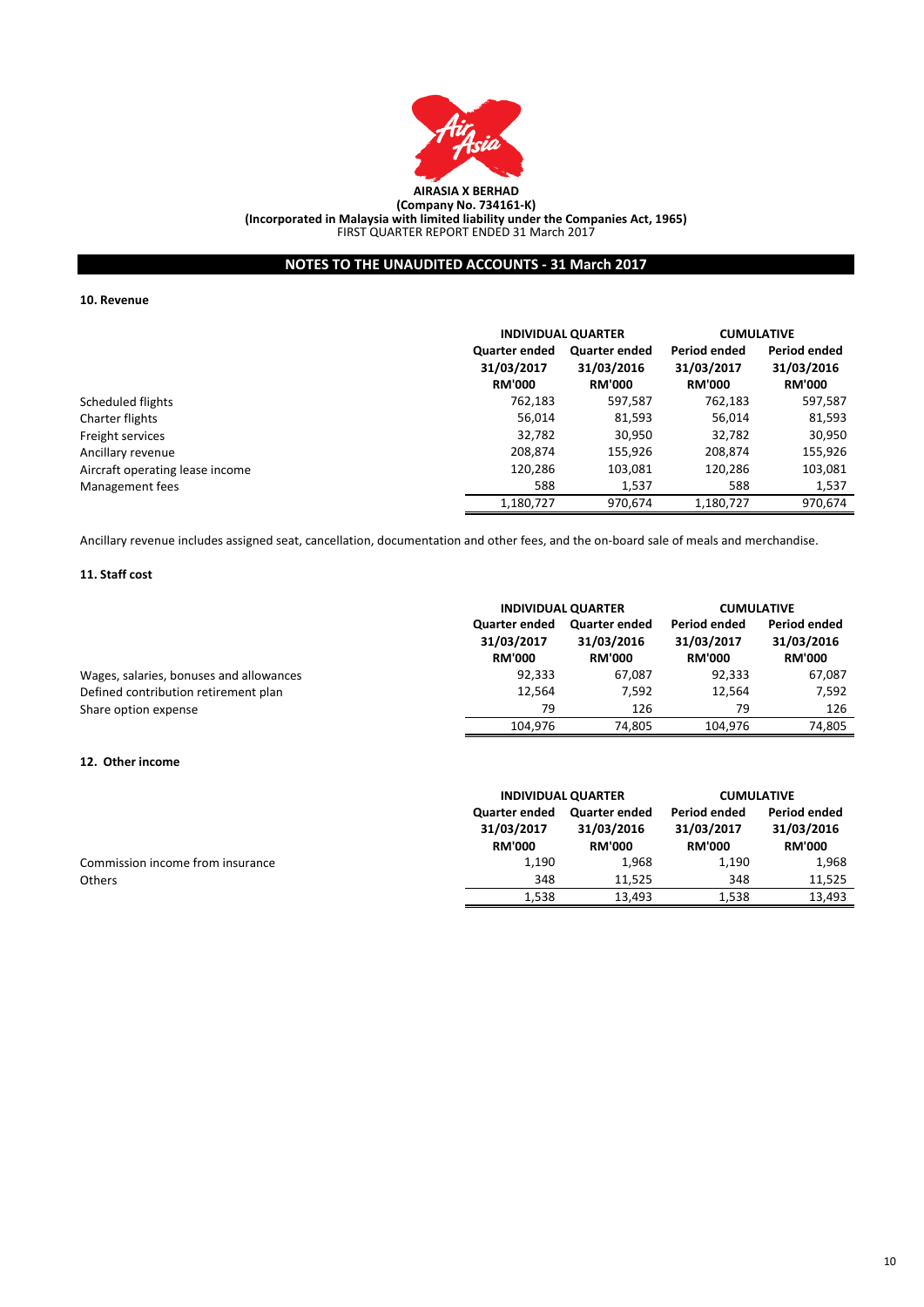

# **NOTES TO THE UNAUDITED ACCOUNTS - 31 March 2017**

## **13. Finance income/ (costs)**

|                                                 | <b>INDIVIDUAL QUARTER</b>                           |                                              | <b>CUMULATIVE</b>                                  |                                                    |
|-------------------------------------------------|-----------------------------------------------------|----------------------------------------------|----------------------------------------------------|----------------------------------------------------|
|                                                 | <b>Quarter ended</b><br>31/03/2017<br><b>RM'000</b> | Quarter ended<br>31/03/2016<br><b>RM'000</b> | <b>Period ended</b><br>31/03/2017<br><b>RM'000</b> | <b>Period ended</b><br>31/03/2016<br><b>RM'000</b> |
| <b>Finance income:</b>                          |                                                     |                                              |                                                    |                                                    |
| Interest income on deposits with licensed banks | 1,099                                               | 1,559                                        | 1,099                                              | 1,559                                              |
|                                                 | 1,099                                               | 1,559                                        | 1,099                                              | 1,559                                              |
| <b>Finance costs:</b>                           |                                                     |                                              |                                                    |                                                    |
| Interest expense on bank borrowings             | (9, 444)                                            | (11, 118)                                    | (9, 444)                                           | (11, 118)                                          |
| Bank facilities and other charges               | (1, 247)                                            | (3)                                          | (1, 247)                                           | (3)                                                |
|                                                 | (10,691)                                            | (11, 121)                                    | (10,691)                                           | (11, 121)                                          |
| Foreign exchange gain/(loss)                    |                                                     |                                              |                                                    |                                                    |
| Unrealised foreign exchange gain/(loss) on:     |                                                     |                                              |                                                    |                                                    |
| - Borrowings                                    | 15,137                                              | 122,331                                      | 15,137                                             | 122,331                                            |
| - Deposits and bank balances                    | (11, 723)                                           | (138)                                        | (11, 723)                                          | (138)                                              |
| Net foreign exchange gain                       | 3,414                                               | 122,193                                      | 3,414                                              | 122,193                                            |

## **14. Taxation**

The explanation of the relationship between taxation and profit before taxation is as follows:

|                                                       |                                                     | <b>INDIVIDUAL QUARTER</b>                           |                                                    | <b>CUMULATIVE</b>                           |
|-------------------------------------------------------|-----------------------------------------------------|-----------------------------------------------------|----------------------------------------------------|---------------------------------------------|
|                                                       | <b>Quarter ended</b><br>31/03/2017<br><b>RM'000</b> | <b>Quarter ended</b><br>31/03/2016<br><b>RM'000</b> | <b>Period ended</b><br>31/03/2017<br><b>RM'000</b> | Period ended<br>31/03/2016<br><b>RM'000</b> |
| Profit before tax                                     | 31,908                                              | 218,517                                             | 31,908                                             | 218,517                                     |
| Tax calculated at Malaysian statutory tax rate of 24% |                                                     |                                                     |                                                    |                                             |
| (2016:24%)                                            | 7,658                                               | 52.444                                              | 7.658                                              | 52,444                                      |
| Tax effects:                                          |                                                     |                                                     |                                                    |                                             |
| - Under-accrual in prior year                         | 1,182                                               |                                                     | 1,182                                              |                                             |
| - expenses not deductible for tax purposes            | 14,565                                              | 7.135                                               | 14,565                                             | 7,135                                       |
| - income not subject to tax                           | (1,833)                                             | (20, 551)                                           | (1,833)                                            | (20,551)                                    |
| Taxation                                              | 21,572                                              | 39.028                                              | 21,572                                             | 39,028                                      |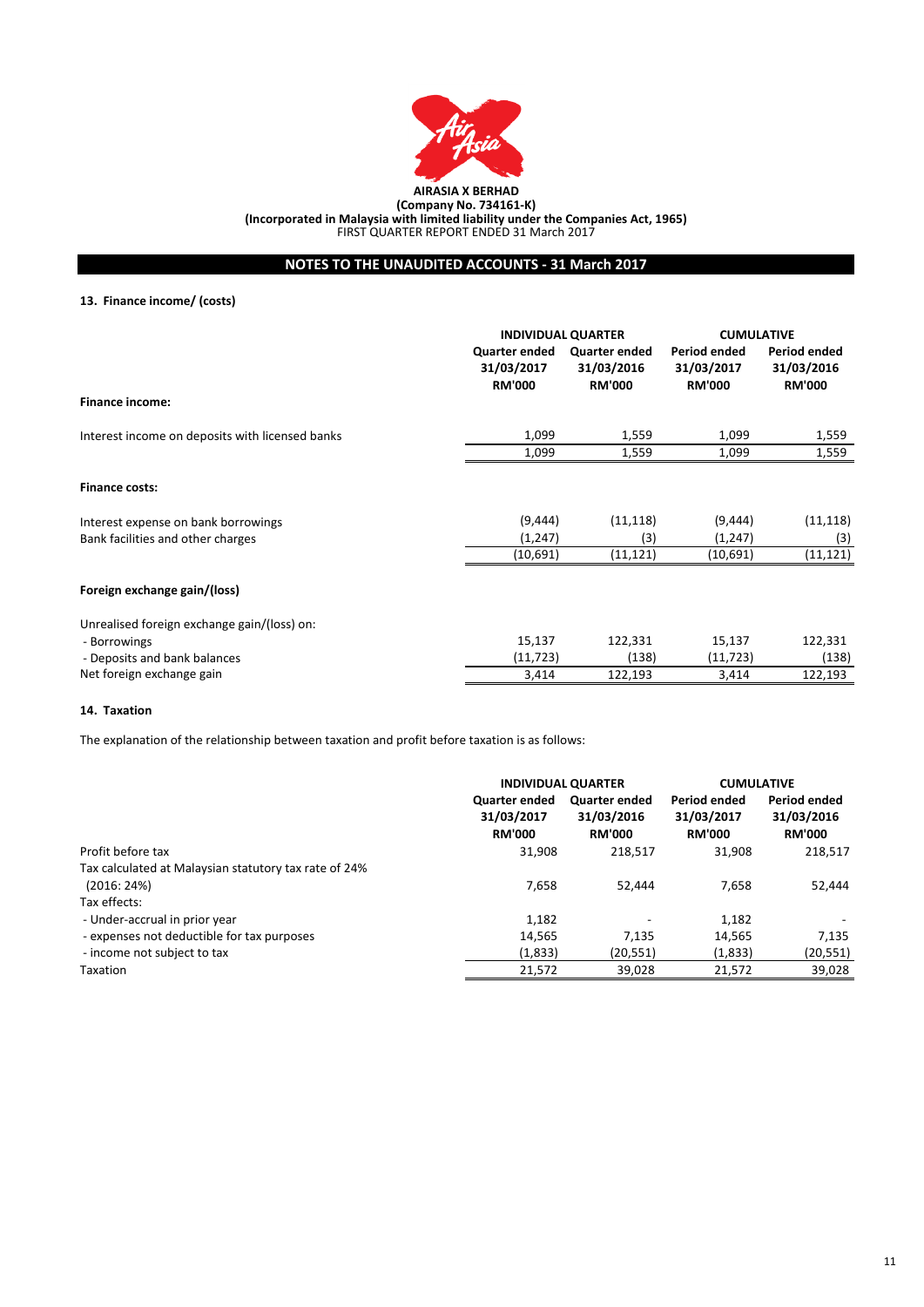

# **NOTES TO THE UNAUDITED ACCOUNTS - 31 March 2017**

## **15. Disclosure of realised and unrealised accumulated gains/(losses)**

The cumulative losses of the Group and its subsidiaries comprise realised and unrealised gains/(losses) are as follows:

|                                                                           | As at<br>31/03/2017<br><b>RM'000</b> | As at<br>31/12/2016<br><b>RM'000</b> |
|---------------------------------------------------------------------------|--------------------------------------|--------------------------------------|
| Total accumulated gains/(losses) of AirAsia X Berhad and its subsidiaries |                                      |                                      |
| - Realised                                                                | (754, 974)                           | (720, 745)                           |
| - Unrealised                                                              | 190.501                              | 145,936                              |
|                                                                           | (564, 473)                           | (574, 809)                           |
| Total share of accumulated losses from associated company                 |                                      |                                      |
| - Realised                                                                | (20,018)                             | (20, 018)                            |
| Total share of accumulated losses from joint venture                      |                                      |                                      |
| - Realised                                                                | (53,888)                             | (53,888)                             |
| <b>Total accumulated losses</b>                                           | (638, 379)                           | (648, 715)                           |

## **16. Property, plant and equipment**

## **(a) Acquisition and disposal**

During the quarter ended 31 March 2017, the Group acquired property, plant and equipment amounting to RM13.2 million (quarter ended 31 March 2016: RM890k).

During the quarter ended 31 March 2017, there is no disposal of property, plant and equipment (quarter ended 31 March 2016: RM107 million).

## **(b) Write-off**

During the quarter ended 31 March 2017, there was no write-off of property, plant and equipment (quarter ended 31 March 2016: RM Nil).

## **17. Deposits on aircraft purchase**

The deposits on aircraft purchase are denominated in US Dollars ("USD") and are in respect of pre-delivery payments on aircraft purchase, which will be delivered between 2018 to 2027. Pre-delivery payments constitute instalments made in respect of the price of the aircraft and are deducted from the final price upon delivery.

## **18. Other deposits and prepayments**

Other deposits and prepayments include prepayments for maintenance of aircraft and deposits paid to lessors for leased aircraft. These prepayments and deposits are denominated in USD.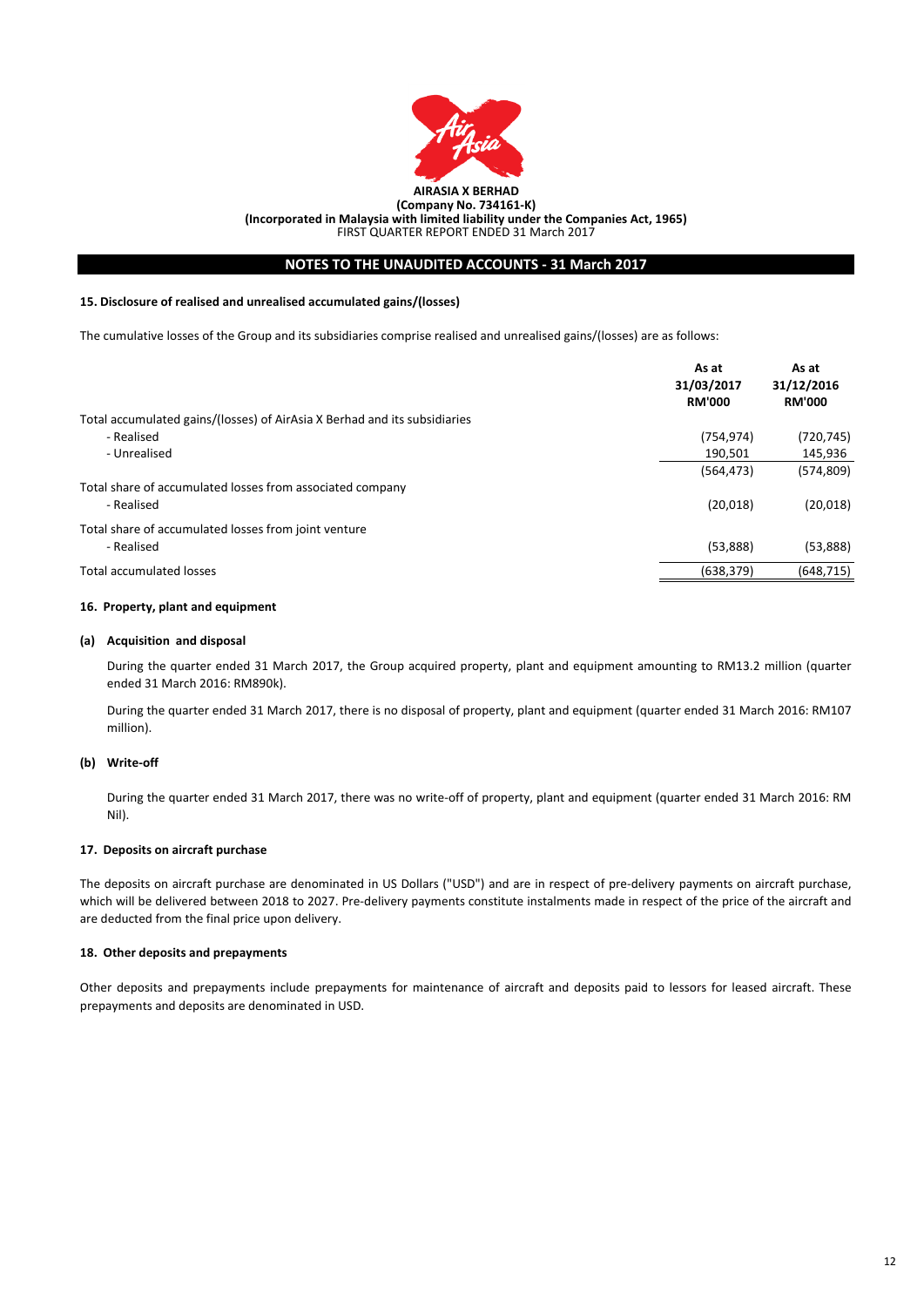

## **NOTES TO THE UNAUDITED ACCOUNTS - 31 March 2017**

#### **19. Investment in an associate**

| As at<br>31/03/2017<br><b>RM'000</b> | As at<br>31/12/2016<br><b>RM'000</b> |
|--------------------------------------|--------------------------------------|
| 20,018                               | 20,018                               |
| (20,018)                             | (20, 018)                            |
| $\overline{\phantom{0}}$             | -                                    |
|                                      |                                      |

The details of the associate is as follows:-

|                            |               | Group effective equity interest |            |                |  |
|----------------------------|---------------|---------------------------------|------------|----------------|--|
|                            | Country of    | 31/03/2017                      | 31/12/2016 | Principal      |  |
| <b>Name</b>                | Incorporation | %                               | %          | activity       |  |
|                            |               |                                 |            | Commercial air |  |
| Thai AAX Co., Ltd ("TAAX") | Thailand      | 49%                             | 49%        | transport      |  |
|                            |               |                                 |            | services       |  |

The Group has discontinued the recognition of its share of losses incurred by TAAX as the Group's interests had been reduced to zero. The Group's share of profit of TAAX for the current financial quarter, which have not been equity accounted for, amounted to RM12.1 million (31 March 2016: RM11.3 million). As at 31 March 2017, the unrecognised amount of the Group's share of loss of TAAX which have not been equity accounted for amounted to RM28.9 million (31 March 2016: RM33.8 million).

## **20. Investment in a joint venture**

|                                          | As at<br>31/03/2017<br><b>RM'000</b> | As at<br>31/12/2016<br><b>RM'000</b> |
|------------------------------------------|--------------------------------------|--------------------------------------|
| Unquoted investments, at cost            | 53,888                               | 53,888                               |
| Group's share of post-acquisition losses | (53,888)                             | (53,888)                             |
|                                          | -                                    | ٠                                    |

The details of the joint venture is as follows:-

|                                      | Group effective equity interest |            |            |                |
|--------------------------------------|---------------------------------|------------|------------|----------------|
|                                      | Country of                      | 31/03/2017 | 31/12/2016 | Principal      |
| <b>Name</b>                          | Incorporation                   | %          | %          | activity       |
|                                      |                                 |            |            | Commercial air |
| PT. Indonesia AirAsia Extra ("IAAX") | Indonesia                       | 49%        | 49%        | transport      |
|                                      |                                 |            |            | services       |

The Group has discontinued the recognition of its share of losses incurred by IAAX as the Group's interests had been reduced to zero. The Group's share of loss of IAAX for the current financial quarter, which have not been equity accounted for, amounted to RM16.9 million (31 March 2016: RM9.6 million). As at 31 March 2017, the unrecognised amount of the Group's share of loss of IAAX which have not been equity accounted for amounted to RM44.5 million (31 March 2016: RM25.3 million).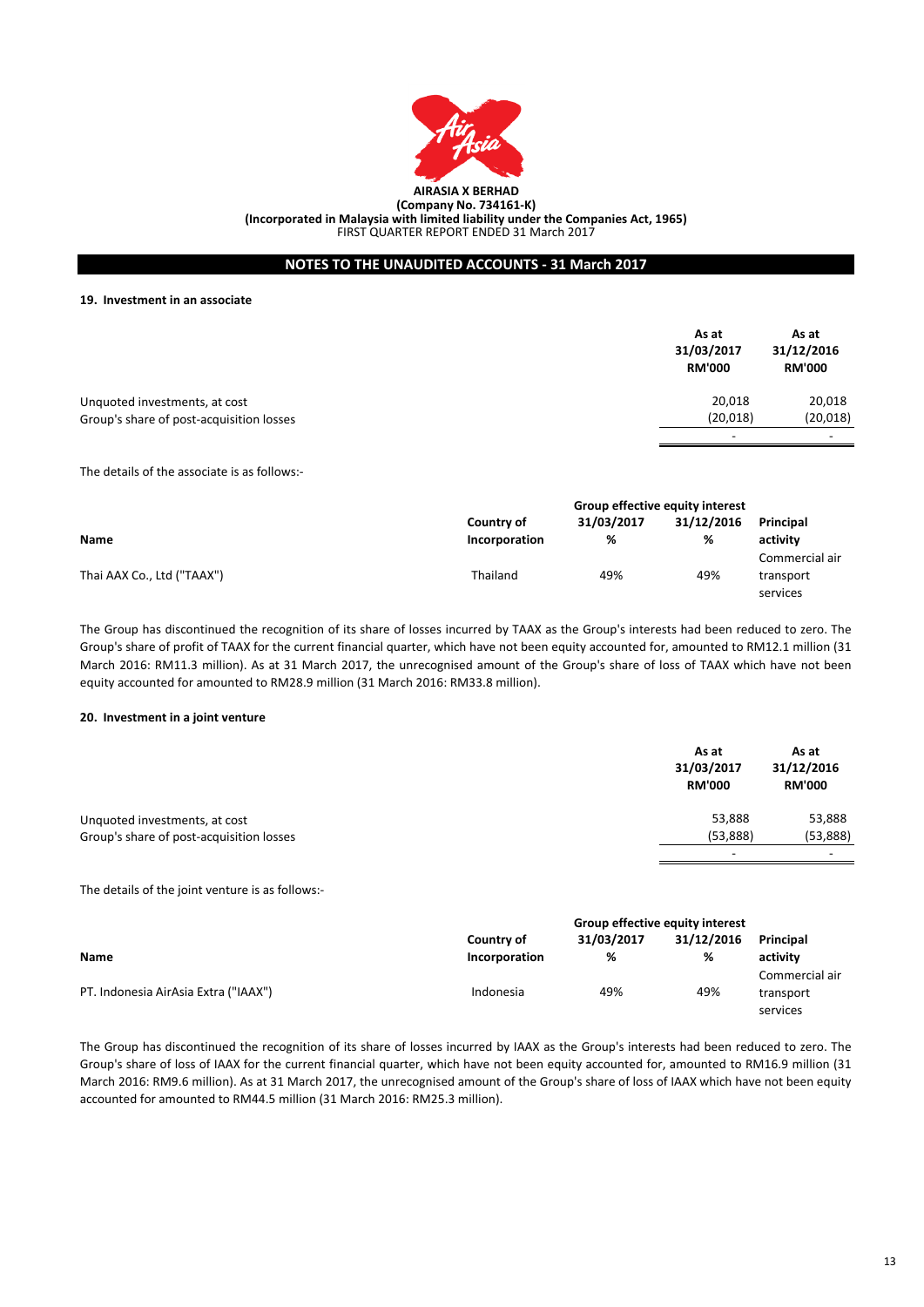

## **NOTES TO THE UNAUDITED ACCOUNTS - 31 March 2017**

#### **21. Receivables and prepayments**

| Trade receivables                                                  | As at<br>31/03/2017<br><b>RM'000</b><br>114,132<br>(746) | As at<br>31/12/2016<br><b>RM'000</b><br>124,786<br>(746) |
|--------------------------------------------------------------------|----------------------------------------------------------|----------------------------------------------------------|
| Less : Allowance for impairment of receivables                     | 113,386                                                  | 124,040                                                  |
| Other receivables<br>Less: Allowance for impairment of receivables | 59,094<br>(13,789)                                       | 73,791<br>(13,789)                                       |
|                                                                    | 45,305                                                   | 60,002                                                   |
| Deposits                                                           | 28,060                                                   | 28,008                                                   |
| Prepayments                                                        | 83,851                                                   | 73,034                                                   |
|                                                                    | 270,602                                                  | 285,084                                                  |

## **22. Deposits, cash and bank balances**

For the purpose of the statement of cash flows, cash and cash equivalents include the following:

|                               | As at<br>31/03/2017<br><b>RM'000</b> | As at<br>31/12/2016<br><b>RM'000</b> |
|-------------------------------|--------------------------------------|--------------------------------------|
| Cash and bank balances        | 336,421                              | 382,406                              |
| Deposits with licensed banks  | 34.272                               | 39,615                               |
|                               | 370,693                              | 422,021                              |
| Deposit pledged as securities | (34, 272)                            | (39, 615)                            |
| Cash and cash equivalents     | 336,421                              | 382,406                              |

## **23. Non-current assets held for sale**

Non-current assets are classified as assets held for sale when their carrying amount is to be recovered principally through a sale transaction and a sale is considered highly probable. They are stated at the lower of carrying amount and fair value less costs to sell.

## **24. Derivative Financial Instruments**

The fair value of derivative financial instruments is determined in accordance with MFRS139 "Financial Instruments: Recognition and Measurement", and are measured by level 2 of the fair value measurement hierarchy. As at 31 March 2017, outstanding number of barrels of Brent and fuel derivative contracts was 2,613,274 barrels (2016: 4,012,809 barrels).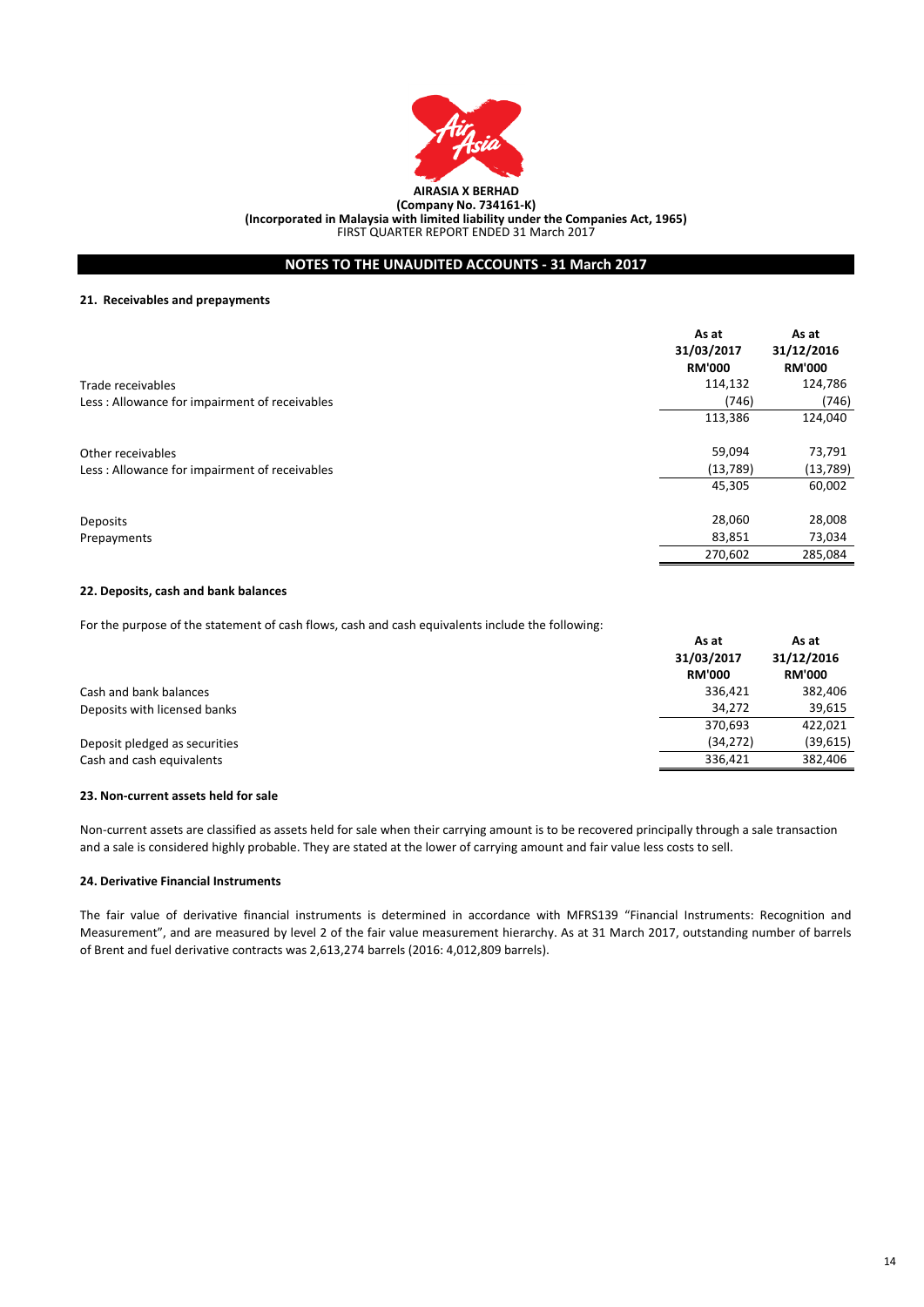

**(Incorporated in Malaysia with limited liability under the Companies Act, 1965)**

FIRST QUARTER REPORT ENDED 31 March 2017

# **NOTES TO THE UNAUDITED ACCOUNTS - 31 March 2017**

## **25. Trade and other payables**

|                                | As at<br>31/03/2017<br><b>RM'000</b> | As at<br>31/12/2016<br><b>RM'000</b> |
|--------------------------------|--------------------------------------|--------------------------------------|
| Non-current:                   |                                      |                                      |
| Aircraft maintenance provision | 586,855                              | 591,574                              |
| Other deposits                 | 70,659                               | 62,796                               |
|                                | 657,514                              | 654,370                              |
| Current:                       |                                      |                                      |
| Trade payables                 | 295,713                              | 251,253                              |
| Other payables and accruals    | 581,511                              | 626,993                              |
|                                | 877,224                              | 878,246                              |

Included in other payables and accruals are operational expenses and passenger service charges payable to airport authorities.

## **26. Borrowings**

|                                                                | As at<br>31/03/2017<br><b>RM'000</b> | As at<br>31/12/2016<br><b>RM'000</b> |
|----------------------------------------------------------------|--------------------------------------|--------------------------------------|
| Current                                                        |                                      |                                      |
| Secured:                                                       |                                      |                                      |
| - Term loans                                                   | 206,309                              | 208,222                              |
| - Hire purchase                                                | 16                                   | 16                                   |
|                                                                | 206,325                              | 208,238                              |
| Non-current                                                    |                                      |                                      |
| Secured:                                                       |                                      |                                      |
| - Term loans                                                   | 887,079                              | 952,072                              |
| - Hire purchase                                                | 12                                   | 16                                   |
|                                                                | 887,091                              | 952,088                              |
| <b>Total borrowings</b>                                        | 1,093,416                            | 1,160,326                            |
| The currency profile of borrowings is as follows:              |                                      |                                      |
|                                                                | As at                                | As at                                |
|                                                                | 31/03/2017                           | 31/12/2016                           |
|                                                                | <b>RM'000</b>                        | <b>RM'000</b>                        |
| Ringgit Malaysia                                               | 28                                   | 32                                   |
| US Dollar                                                      | 1,093,388                            | 1,160,294                            |
|                                                                | 1,093,416                            | 1,160,326                            |
| The Group's and Company's borrowings are repayable as follows: |                                      |                                      |
|                                                                | As at                                | As at                                |
|                                                                | 31/03/2017                           | 31/12/2016                           |
|                                                                | <b>RM'000</b>                        | <b>RM'000</b>                        |
| Not later than 1 year                                          | 206,325                              | 208,238                              |
| Later than 1 year and not later than 5 years                   | 825,248                              | 832,912                              |
| Later than 5 years                                             | 61,843                               | 119,176                              |
|                                                                | 1,093,416                            | 1,160,326                            |
|                                                                |                                      |                                      |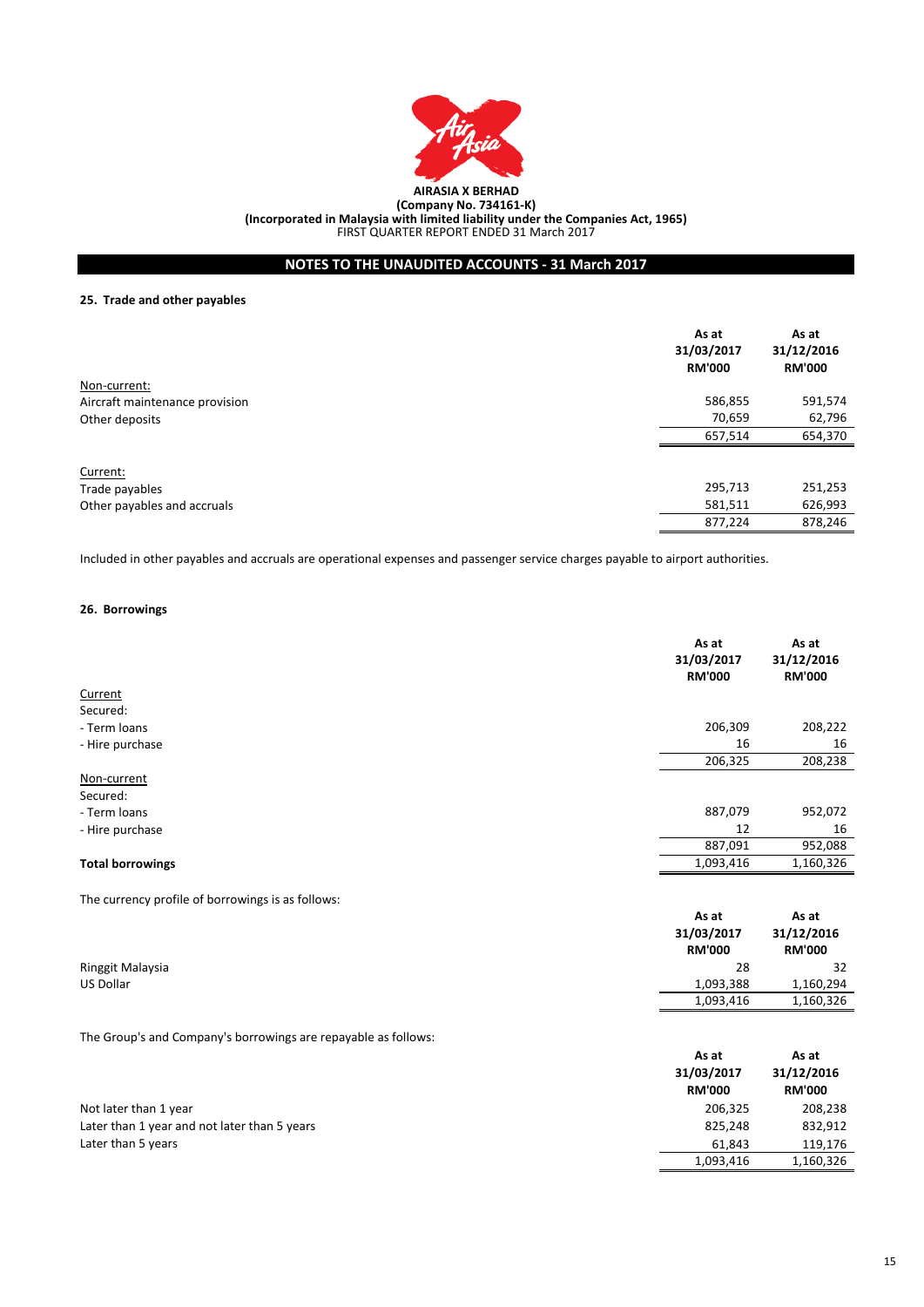

## **NOTES TO THE UNAUDITED ACCOUNTS - 31 March 2017**

## **27. Share capital**

|                                           | As at<br>31/03/2017 | As at<br>31/12/2016 |
|-------------------------------------------|---------------------|---------------------|
|                                           | <b>RM'000</b>       | <b>RM'000</b>       |
| Authorised:                               |                     |                     |
| Ordinary shares of RM0.15 each:           |                     |                     |
| At beginning/end of financial period/year | 1,000,000           | 1,000,000           |
| Issued and fully paid up:                 |                     |                     |
|                                           |                     |                     |
| Ordinary shares of RM0.15 each:           |                     |                     |
| At beginning/end of financial period/year | 622.222             | 622,222             |

## **28. Profit per share**

## Basic profit per share

Basic profit per share is calculated by dividing the net profit for the quarter/financial period by the weighted average number of ordinary shares in issue during the quarter/financial period.

|                                                                 | <b>INDIVIDUAL QUARTER</b>          |                                    | <b>CUMULATIVE</b>          |                            |
|-----------------------------------------------------------------|------------------------------------|------------------------------------|----------------------------|----------------------------|
|                                                                 | <b>Quarter ended</b><br>31/03/2017 | <b>Quarter Ended</b><br>31/03/2016 | Period ended<br>31/03/2017 | Period ended<br>31/03/2016 |
| Net profit for the individual quarter/financial period (RM'000) | 10.336                             | 179.489                            | 10.336                     | 179.489                    |
| Weighted average number of ordinary shares in issue ('000)      | 4.148.148                          | 3,359,107                          | 4,148,148                  | 3,359,107.00               |
| Profit per share (sen)                                          | 0.2                                | 5.3                                | 0.2                        | 5.3                        |

## **29. Post balance sheet events**

There is no material subsequent event noted during the financial period ended 31 March 2017.

## **30. Contingent assets and contingent liabilities**

As at the date of this report, the Group does not have any contingent assets or contingent liabilities.

## **31. Capital commitments outstanding not provided for in the interim financial report**

(a) Capital commitments not provided for in the financial statements are as follows:-

|                   | As at<br>31/03/2017<br><b>RM'000</b> | As at<br>31/12/2016<br><b>RM'000</b> |
|-------------------|--------------------------------------|--------------------------------------|
| Aircraft purchase | 117,496,446                          | 119,092,201                          |
|                   |                                      |                                      |

# (b) Non-cancellable operating leases

The future minimum lease payments and sublease receipts under non-cancellable operating leases are as follows:-

|                                  | As at<br>31/03/2017<br><b>RM'000</b> | As at<br>31/12/2016<br><b>RM'000</b> |
|----------------------------------|--------------------------------------|--------------------------------------|
| Future minimum lease payments    | 8,639,645                            | 9,013,136                            |
| Future minimum sublease receipts | 2,420,024                            | 2,531,740                            |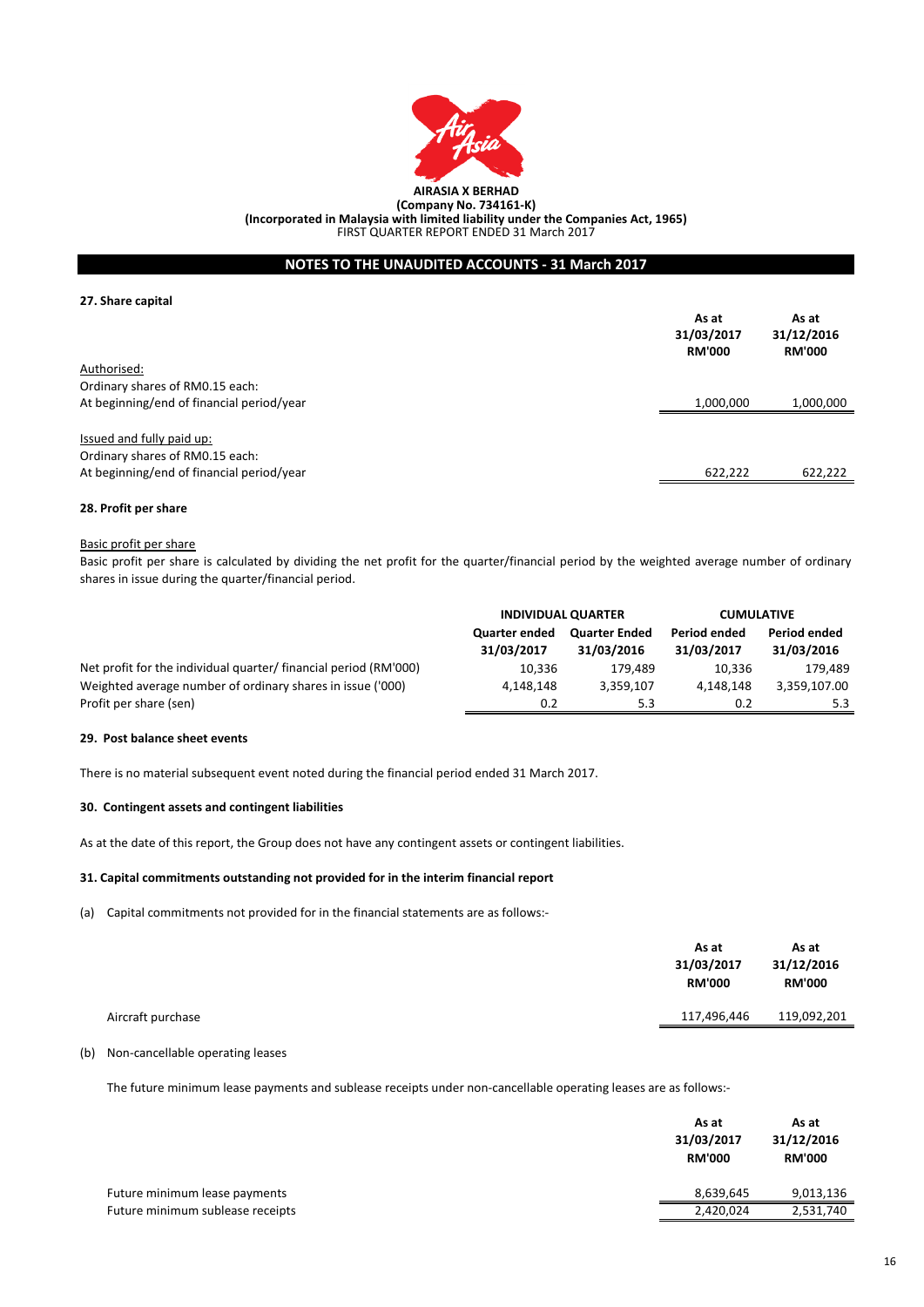

# **NOTES TO THE UNAUDITED ACCOUNTS - 31 March 2017**

## **32. Significant related parties transactions**

Details of the relationships and transactions between AirAsia X and its significant related parties are as described below.

Name of companies **Relationship** Thai AirAsia X Co Ltd ("TAAX") Associate PT Indonesia AirAsia Extra ("IAAX") Joint Venture

AirAsia Berhad ("AAB") Caterhamjet Global Ltd ("CJG") Common Directors and shareholders Thai AirAsia Co. Ltd ("TAA") Common Directors and shareholders PT Indonesia AirAsia ("IAA") Common Directors and shareholders Zest Airway Inc. ("AAZ") Common Directors and shareholders Asian Aviation Centre of Excellence Sdn Bhd ("AACOE") Common Directors and shareholders Tune Insurance Malaysia Berhad ("TIMB")<br>
Rokki Sdn Bhd (formerly known as Tune Box Sdn Bhd) ("Rokki") 
Common Directors and shareholders Rokki Sdn Bhd (formerly known as Tune Box Sdn Bhd) ("Rokki") AirAsia Global Shared Services Sdn Bhd ("AGSS") Common Directors and shareholders

These following items have been included in the income statement:

Shareholder of the Company for which there is no control, significant influence or joint control, and common Directors and shareholders

|                                                                                                     | <b>INDIVIDUAL QUARTER</b>                           |                                                     | <b>CUMULATIVE</b>                           |                                                    |
|-----------------------------------------------------------------------------------------------------|-----------------------------------------------------|-----------------------------------------------------|---------------------------------------------|----------------------------------------------------|
|                                                                                                     | <b>Quarter ended</b><br>31/03/2017<br><b>RM'000</b> | <b>Quarter Ended</b><br>31/03/2016<br><b>RM'000</b> | Period ended<br>31/03/2017<br><b>RM'000</b> | <b>Period ended</b><br>31/03/2016<br><b>RM'000</b> |
| <b>TAAX</b>                                                                                         |                                                     |                                                     |                                             |                                                    |
| - Aircraft operating lease income for leased aircraft<br>- Net operational services charged to TAAX | 91,136<br>7,226                                     | 76,206<br>1,313                                     | 91,136<br>7,226                             | 76,206<br>1,313                                    |
| <b>IAAX</b>                                                                                         |                                                     |                                                     |                                             |                                                    |
| - Aircraft operating lease income for leased aircraft<br>- Net operational services charged to IAAX | 29,150<br>1,212                                     | 26,875<br>2,364                                     | 29,150<br>1,212                             | 26,875<br>2,364                                    |
| AAB                                                                                                 |                                                     |                                                     |                                             |                                                    |
| - Operational service charges                                                                       | (29, 574)                                           | (3, 724)                                            | (29, 574)                                   | (3, 724)                                           |
| - Brand license fee<br>- Charter air travel services                                                | (5, 410)                                            | (4,801)<br>9,115                                    | (5, 410)                                    | (4,801)<br>9,115                                   |
| CJG                                                                                                 |                                                     |                                                     |                                             |                                                    |
| - Charter air travel services                                                                       | (2,780)                                             | (1, 467)                                            | (2,780)                                     | (1, 467)                                           |
| <b>TAA</b>                                                                                          |                                                     |                                                     |                                             |                                                    |
| - Net operational services charged (from)/to TAA                                                    | 309                                                 | 337                                                 | 309                                         | 337                                                |
| <b>IAA</b>                                                                                          |                                                     |                                                     |                                             |                                                    |
| - Net operational services charged (from)/to IAA                                                    | 2,800                                               | 747                                                 | 2,800                                       | 747                                                |
| AAZ                                                                                                 |                                                     |                                                     |                                             |                                                    |
| - Net operational services charged (from)/to AAZ                                                    | 1,590                                               | 1,629                                               | 1,590                                       | 1,629                                              |
| <b>AACOE</b>                                                                                        |                                                     |                                                     |                                             |                                                    |
| - Training services                                                                                 | (494)                                               | (1,792)                                             | (494)                                       | (1,792)                                            |
| <b>TIMB</b>                                                                                         |                                                     |                                                     |                                             |                                                    |
| - Commission received/receivable on travel insurance                                                | 477                                                 | 1,693                                               | 477                                         | 1,693                                              |
| - Premium collected on behalf of TIMB on travel insurance                                           | (1,907)                                             | (6, 772)                                            | (1,907)                                     | (6, 772)                                           |
| Rokki                                                                                               |                                                     |                                                     |                                             |                                                    |
| - In-flight entertainment system and software expenses                                              | (1,039)                                             | (887)                                               | (1,039)                                     | (887)                                              |
| AGSS                                                                                                |                                                     |                                                     |                                             |                                                    |
| - Provision of shared services                                                                      | (1,063)                                             | (988)                                               | (1,063)                                     | (988)                                              |